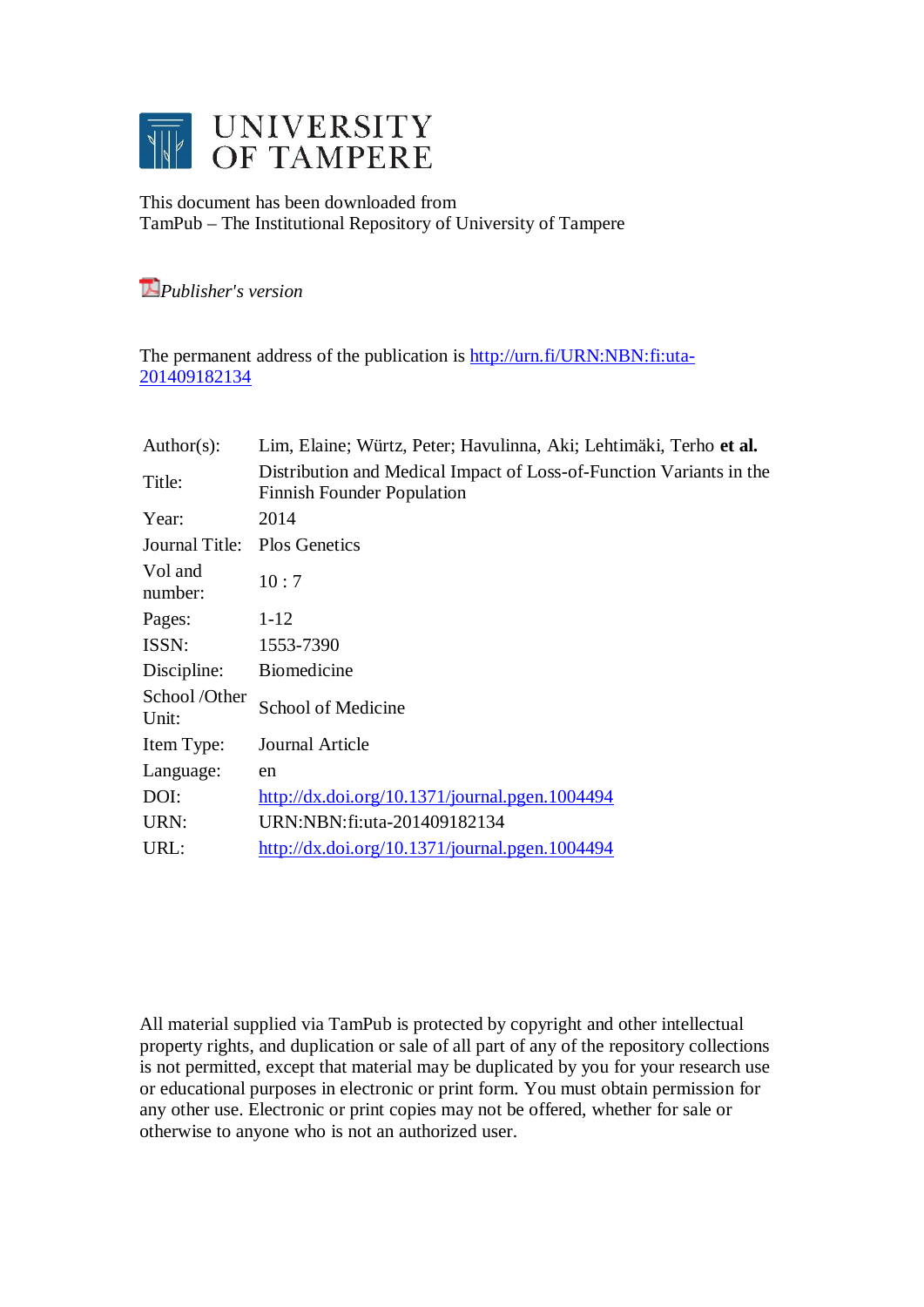# Distribution and Medical Impact of Loss-of-Function Variants in the Finnish Founder Population



 $\odot$  PLOS  $|$  genetics

Elaine T. Lim<sup>1,2,3,4</sup>, Peter Würtz<sup>5,6,7</sup>, Aki S. Havulinna<sup>6</sup>, Priit Palta<sup>5,8</sup>, Taru Tukiainen<sup>1,2,3</sup>, Karola Rehnström<sup>8</sup>, Tõnu Esko<sup>2,3,9,10</sup>, Reedik Mägi<sup>9</sup>, Michael Inouye<sup>11</sup>, Tuuli Lappalainen<sup>12,13</sup>, Yingleong Chan<sup>2,4,10</sup>, Rany M. Salem<sup>2,10</sup>, Monkol Lek<sup>1,2,3</sup>, Jason Flannick<sup>2,3</sup>, Xueling Sim<sup>14</sup>, Alisa Manning<sup>2</sup>, Claes Ladenvall<sup>5,15</sup>, Suzannah Bumpstead<sup>8</sup>, Eija Hämäläinen<sup>5,8</sup>, Kristiina Aalto<sup>16</sup>, Mikael Maksimow<sup>16</sup>, Marko Salmi<sup>17</sup>, Stefan Blankenberg<sup>18,19</sup>, Diego Ardissino<sup>20</sup>, Svati Shah<sup>21</sup>, Benjamin Horne<sup>22</sup>, Ruth McPherson<sup>23</sup>, Gerald K. Hovingh<sup>24</sup>, Muredach P. Reilly<sup>25</sup>, Hugh Watkins<sup>26</sup>, Anui Goel<sup>26</sup>, Martin Farrall<sup>26</sup>, Domenico Girelli<sup>27</sup>, Alex P. Reiner<sup>28</sup>, Nathan O. Stitziel<sup>29</sup>, Sekar Kathiresan<sup>30</sup>, Stacey Gabriel<sup>2</sup>, Jeffrey C. Barrett<sup>8</sup>, Terho Lehtimäki<sup>31</sup>, Markku Laakso<sup>32</sup>, Leif Groop<sup>5,15</sup>, Jaakko Kaprio<sup>5,33,34</sup>, Markus Perola<sup>5</sup>, Mark I. McCarthy<sup>35,36,37</sup>, Michael Boehnke<sup>14</sup>, David M. Altshuler<sup>2,3</sup>, Cecilia M. Lindgren<sup>1,2,38</sup>, Joel N. Hirschhorn<sup>2,10</sup>, Andres Metspalu<sup>9</sup>, Nelson B. Freimer<sup>39</sup>, Tanja Zeller<sup>18,19</sup>, Sirpa Jalkanen<sup>17</sup>, Seppo Koskinen<sup>40</sup>, Olli Raitakari<sup>41,42</sup>, Richard Durbin<sup>8</sup>, Daniel G. MacArthur<sup>1,2,3</sup>, Veikko Salomaa<sup>6</sup>, Samuli Ripatti<sup>5,6,8,33,43</sup>, Mark J. Daly<sup>1,2,39</sup>\*, Aarno Palotie<sup>1,2,5,449</sup>\* for the Sequencing Initiative Suomi (SISu) Project

1 Analytic and Translational Genetics Unit, Department of Medicine, Massachusetts General Hospital, Boston, Massachusetts, United States of America, 2 Program in Medical and Population Genetics, Broad Institute, Cambridge, Massachusetts, United States of America, 3 Department of Genetics, Harvard Medical School, Boston, Massachusetts, United States of America, 4 Program in Biological and Biomedical Sciences, Harvard Medical School, Boston, Massachusetts, United States of America, 5 Institute for Molecular Medicine Finland, University of Helsinki, Helsinki, Finland, 6 Department of Chronic Disease Prevention, National Institute for Health and Welfare, Helsinki, Finland, 7 Computational Medicine, Institute of Health Sciences, University of Oulu, Oulu, Finland, 8 Wellcome Trust Sanger Institute, Hinxton, Cambridge, United Kingdom, 9 Estonian Genome Center, University of Tartu, Tartu, Estonia, 10Divisions of Endocrinology and Genetics and Center for Basic and Translational Obesity Research, Children's Hospital Boston, Boston, Massachusetts, United States of America, 11 Medical Systems Biology, Department of Pathology and Department of Microbiology & Immunology, The University of Melbourne, Parkville, Victoria, Australia, 12 Department of Genetics, Stanford University, Stanford, California, United States of America, 13 Stanford Center for Computational, Evolutionary and Human Genomics, Stanford, California, United States of America, 14 Department of Biostatistics and Center for Statistical Genetics, University of Michigan, Ann Arbor, Michigan, United States of America, 15 Lund University Diabetes Center, Department of Clinical Sciences, Diabetes & Endocrinology, Skåne University Hospital, Lund University, Malmö, Sweden, 16 MediCity, University of Turku, Turku, Finland, 17 Department of Medical Microbiology and Immunology, University of Turku and National Institute for Health and Welfare, Turku, Finland, 18 University Heart Centre Hamburg, Clinic for General and Interventional Cardiology, Hamburg, Germany, 19 DZHK (German Centre for Cardiovascular Research), partner site Hamburg/Kiel/Lübeck, Hamburg, Germany, 20 Division of Cardiology, Azienda Ospedaliero-Universitaria di Parma, Parma, Italy, 21 Department of Medicine, Duke University Medical Center, Durham, North Carolina, United States of America, 22 Intermountain Heart Institute, Intermountain Medical Center, Salt Lake City, Utah, United States of America, 23 Division of Cardiology, University of Ottawa Heart Institute, Ottawa, Ontario, Canada, 24 Department of Vascular Medicine, Academic Medical Center, Amsterdam, The Netherlands, 25 Cardiovascular Institute, Perelman School of Medicine at the University of Pennsylvania, Philadelphia, Pennsylvania, United States of America, 26 Division of Cardiovascular Medicine, Radcliffe Department of Medicine, The Wellcome Trust Centre for Human Genetics, University of Oxford, Oxford, United Kingdom, 27 University of Verona School of Medicine, Department of Medicine, Verona, Italy, 28 Department of Epidemiology, University of Washington, Seattle, Washington, United States of America, 29 Cardiovascular Division, Department of Medicine, Washington University School of Medicine, St. Louis, Missouri, United States of America, 30 Center for Human Genetic Research, Massachusetts General Hospital, Boston, Massachusetts, United States of America, 31 Department of Clinical Chemistry, Fimlab Laboratories, University of Tampere School of Medicine, Tampere, Finland, 32 Department of Medicine, University of Eastern Finland, Kuopio, Finland, 33 University of Helsinki, Hjelt Institute, Dept of Public Health, Helsinki, Finland, 34 National Institute for Health and Welfare, Dept of Mental Health and Substance Abuse Services, Helsinki, Finland, 35 Oxford Centre for Diabetes, Endocrinology and Metabolism, University of Oxford, Churchill Hospital, Headington, Oxford, United Kingdom, 36 Wellcome Trust Centre for Human Genetics, University of Oxford, Oxford, United Kingdom, 37 Oxford NIHR Biomedical Research Centre, Churchill Hospital, Headington, Oxford, United Kingdom, 38 Wellcome Trust Centre for Human Genetics, University of Oxford, Oxford, United Kingdom, 39 University of California Los Angeles Center for Neurobehavioral Genetics, Semel Institute for Neuroscience and Human Behavior, University of California Los Angeles, Los Angeles, California, United States of America, 40 Department of Health, Functional Capacity and Welfare, National Institute for Health and Welfare, Helsinki, Finland, 41 Research Centre of Applied and Preventive Cardiovascular Medicine, University of Turku, Turku, Finland, 42 Department of Clinical Physiology and Nuclear Medicine, Turku University Hospital, Turku, Finland, 43 Department of Biometry, Hjelt Institute, University of Helsinki, Helsinki, Finland, 44 Psychiatric & Neurodevelopmental Genetics Unit, Department of Psychiatry, Massachusetts General Hospital, Boston, Massachusetts, United States of America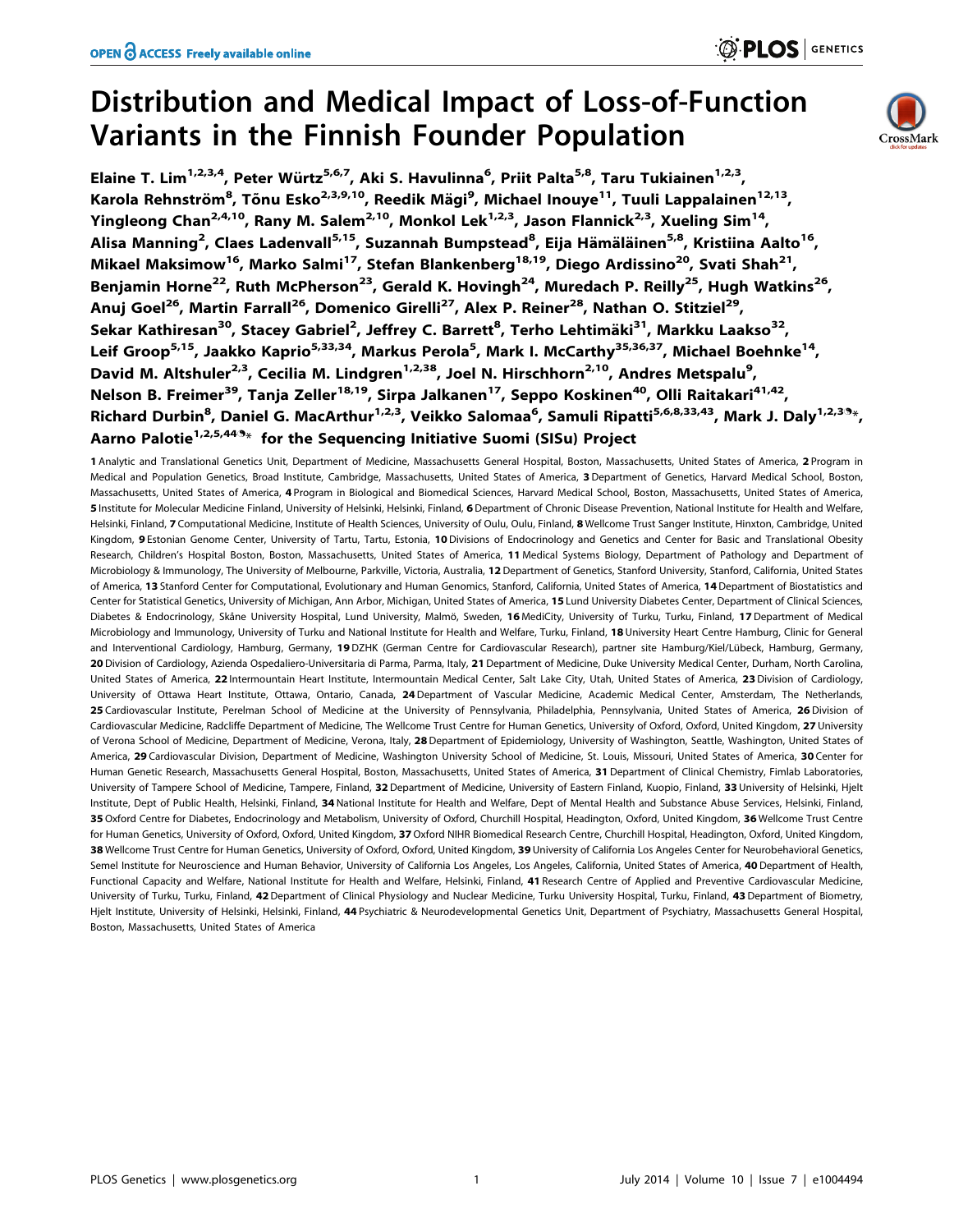# Abstract

Exome sequencing studies in complex diseases are challenged by the allelic heterogeneity, large number and modest effect sizes of associated variants on disease risk and the presence of large numbers of neutral variants, even in phenotypically relevant genes. Isolated populations with recent bottlenecks offer advantages for studying rare variants in complex diseases as they have deleterious variants that are present at higher frequencies as well as a substantial reduction in rare neutral variation. To explore the potential of the Finnish founder population for studying low-frequency (0.5–5%) variants in complex diseases, we compared exome sequence data on 3,000 Finns to the same number of non-Finnish Europeans and discovered that, despite having fewer variable sites overall, the average Finn has more low-frequency loss-of-function variants and complete gene knockouts. We then used several well-characterized Finnish population cohorts to study the phenotypic effects of 83 enriched loss-of-function variants across 60 phenotypes in 36,262 Finns. Using a deep set of quantitative traits collected on these cohorts, we show 5 associations (p<5×10<sup>-8</sup>) including splice variants in LPA that<br>lowered plasma lipoprotein(a) levels (P=1.5×10<sup>-117</sup>). Through accessing the national medical recor we evaluate the LPA finding via Mendelian randomization and confirm that these splice variants confer protection from cardiovascular disease (OR=0.84, P=3 $\times$ 10<sup>-4</sup>), demonstrating for the first time the correlation between very low levels of LPA in humans with potential therapeutic implications for cardiovascular diseases. More generally, this study articulates substantial advantages for studying the role of rare variation in complex phenotypes in founder populations like the Finns and by combining a unique population genetic history with data from large population cohorts and centralized research access to National Health Registers.

Citation: Lim ET, Würtz P, Havulinna AS, Palta P, Tukiainen T, et al. (2014) Distribution and Medical Impact of Loss-of-Function Variants in the Finnish Founder Population. PLoS Genet 10(7): e1004494. doi:10.1371/journal.pgen.1004494

Editor: David Cutler, Emory University, United States of America

#### Received March 17, 2014; Accepted May 14, 2014; Published July 31, 2014

**Copyright:** © 2014 Lim et al. This is an open-access article distributed under the terms of the [Creative Commons Attribution License,](http://creativecommons.org/licenses/by/4.0/) which permits unrestricted use, distribution, and reproduction in any medium, provided the original author and source are credited.

Data Availability: The authors confirm that all data underlying the findings are fully available without restriction. Site and frequency information from exome data used in genome-wide population genetic analysis is available in the supplementary information.

Funding: We acknowledge support and funding from the following grants: the European Commission FP7 projects no. 201413 ENGAGE (to AP), project no. 242167 SynSys (to AP), Health-2010 -projects no. 261433 BioSHare (to AP) and project no. 261123 gEUVADIS (to AP), the Academy of Finland grants no. 251704 and 263401 (to AP), the Finnish Foundation for Cardiovascular Research (to AP), the Sigrid Juselius Foundation (to AP), NIH/RFA-HL-12-007 (to AP), the European Commission Health-2010-project no. 261433 BioSHare (to SR), the Academy of Finland grants no 255847 and no 251217 (to SR), the Finnish Foundation for Cardiovascular Research (to SR), the Sigrid Juselius Foundation (to SR), the Academy of Finland grant #139635 (to VS), the Finnish Foundation for Cardiovascular Research (to VS), the Australian National Health and Medical Research Council Early Career Fellowship no. 637400 (to MI), the Wellcome Trust Research Career Development Fellow 086596/Z/08/Z (to CML), GoT2D RC2-DK088389 (to DMA), GoT2D Wellcome Trust 090367 (to MIM), Wellcome Trust 098381 (to MIM), T2DGENES NIDDM U01-DK-085545 (to MIM), DK062370 (to MB), DK085584 (to MB), DK088389 (to MB), Academy of Finland grants 141054, 265240, 263278 (to JK), Academy of Finland grant 250422 (to PW), the European Union's Seventh Framework Programme FP7/2007-2013 [HEALTH-F2-2011-278913, BiomarCaRE], the Targeted Financing from the Estonian Ministry of Science and Education SF0180142s08 (to AMe), the US National Institute of Health R01DK075787 (to JNH, AMe), the Development Fund of the University of Tartu grant SP1GVARENG (to AMe), the European Regional Development Fund to the Centre of Excellence in Genomics (EXCEGEN) grant 3.2.0304.11-0312 (to AMe), and FP7 grant 313010 (to AMe). We thank the GoT2D, T2D-GENES and MIGen ExA groups for providing replication data, as well as the GTEx Consortium and Geuvadis Consortium for the use of the RNA sequencing data, and NHLBI GO Exome Sequencing Project and its ongoing studies which produced and provided exome variant calls for comparison: the Lung GO Sequencing Project (HL-102923), the WHI Sequencing Project (HL-102924), the Broad GO Sequencing Project (HL-102925), the Seattle GO Sequencing Project (HL-102926) and the Heart GO Sequencing Project (HL-103010). Exome Chip genotyping in the Myocardial infarction Genetics Exome Array Consortium (MIGen ExA) was supported by NIH RC2 HL-102925 (to SG and DMA) and an investigator-initiated research grant from Merck to SKa. The funders had no role in study design, data collection and analysis, decision to publish, or preparation of the manuscript.

Competing Interests: Abbott Diagnostics provided test reagents for FINRISK 1997 determinations of Galectin-3, Lp(a) and D-dimer within the framework of the MORGAM Biomarker Study and the BiomarCaRE project. SBl has received honoraria from Abbott Diagnostics, SIEMENS, Thermo Fisher and Roche Diagnostics and is a consultant for Thermo Fisher. VS has received a speaker honorarium from Roche Diagnostics. All other co-authors reported no conflicts of interest.

Email: mjdaly@atgu.mgh.harvard.edu (MJD); aarno@broadinstitute.org (AP)

. These authors contributed equally to this work.

# Introduction

After widespread success with genome-wide association studies (GWAS) of common variants, several studies have recently begun to identify rare (with  $\leq 0.5\%$  allele frequency) and low-frequency (0.5–5%) variants in complex diseases and traits such as triglycerides [1], insulin processing [2], bone mineral density [3], Alzheimer's disease [4], impulsivity [5], and prostate cancer [6], some of which confer protection from disease [4]. Protective loss of function variants that can be tolerated in a homozygote state in humans are of particular interest as potential safe targets for therapeutic inhibition. Interestingly, many of these studies that have discovered rare and low-frequency variants use isolated populations that have undergone bottlenecks resulting in frequency enrichment

of the associated variants. In contrast to the large number of extremely rare variants present in out-bred populations, such bottlenecked populations have a smaller spectrum of rare variation. This observation has been borne out in examples of Mendelian disease where, for example, Finns and Ashkenazi Jews have characteristic high incidence of recessive diseases because of the enrichment of specific mutations [7,8,9] – in the wider European population these same diseases are rarer and have mutational spectra involving a more diverse array of extremely rare mutations. It has not yet been assessed to which extent these population structures, so advantageous to Mendelian studies but of little importance to common variant GWAS, might generally improve the power to identify low-frequency loss-of-function (LoF) variants in studies of complex disease.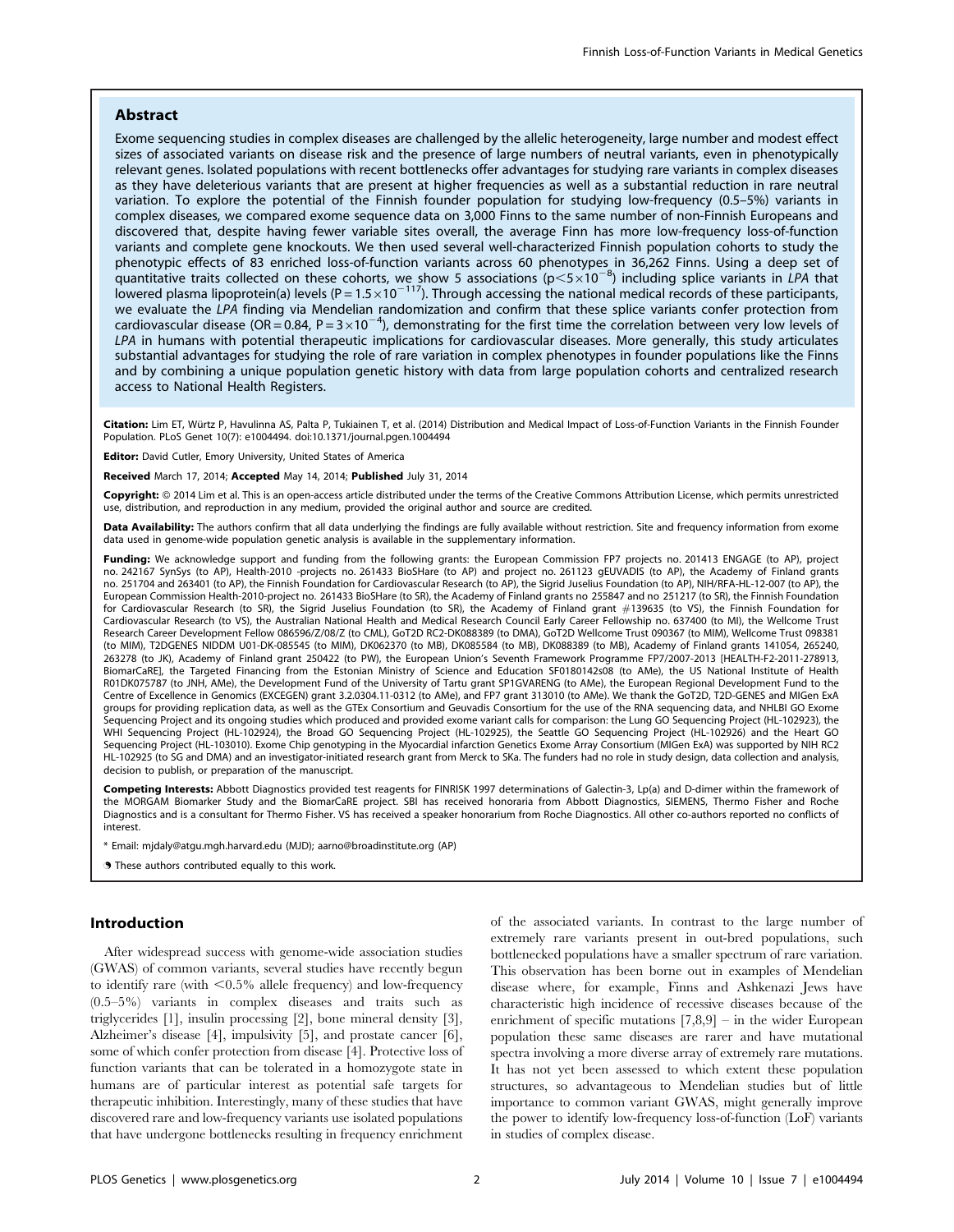## Author Summary

We explored the coding regions of 3,000 Finnish individuals with 3,000 non-Finnish Europeans (NFEs) using wholeexome sequence data, in order to understand how an individual from a bottlenecked population might differ from an individual from an out-bred population. We provide empirical evidence that there are more rare and low-frequency deleterious alleles in Finns compared to NFEs, such that an average Finn has almost twice as many low-frequency complete knockouts of a gene. As such, we hypothesized that some of these low-frequency loss-offunction variants might have important medical consequences in humans and genotyped 83 of these variants in 36,000 Finns. In doing so, we discovered that completely knocking out the TSFM gene might result in inviability or a very severe phenotype in humans and that knocking out the LPA gene might confer protection against coronary heart diseases, suggesting that LPA is likely to be a good potential therapeutic target.

To explore this question, we used exome sequencing to characterize the allelic architecture of the Finnish population compared with a set of non-Finnish Europeans (NFEs) from the United States, Great Britain, Germany and Sweden. We demonstrate that Finns carry a significant enrichment of lowfrequency (0.5–5%) LoF variation, defined here as nonsense and essential splice sites that are rare in NFEs. In addition to the isolate population structure, Finland has nationwide health records that provide decades of follow-up data that can be linked to epidemiological studies. The availability of nationwide health records in a population isolate structure triggered us to study the impact of low-frequency variants on risk factors and disease outcomes and their risk factors. The Sequencing Initiative Suomi (The SISu project) aims to combine these resources and build knowledge and tools for genome health initiatives. We genotyped 83 LoF variants discovered through our exome sequencing, in several large well-phenotyped population-based cohorts comprised of 36,262 Finns and tested for association to 60 quantitative traits and used data from the 13 disease outcomes assessed using the National Health Registers. We demonstrate that 5 of these variants have significant associations with clinically relevant phenotypes, illustrating the general value of the Finnish population for the study of low-frequency variants studies in complex as well as Mendelian diseases. We further confirm two LoF variants that significantly reduce lipoprotein(a) levels are associated with protection from cardiovascular disease.

### Results

As part of the SISu Project, we assembled 3,000 whole-exome sequences from Finns in projects including GoT2D, ENGAGE, migraine, METSIM and the 1000 Genomes Project along with 3,000 whole exome-sequences of NFEs from GoT2D, ESP, NIMH and 1000 Genomes project using the same data generation and processing pipelines (Table S1). The raw BAM files from these projects were compressed and re-processed at the Broad Institute and variant calling was performed in a unified manner to minimize potential batch effects. We compared the number and frequency of variable sites in 3,000 Finns and 3000 NFEs (Fig. 1A) and observed several expected hallmarks of the isolated bottlenecked Finnish population history. There was a depletion of 'singletons', or variants that were observed only once in 3,000 individuals, in Finns compared to NFEs. An average Finn had 3.7

times fewer singleton variants in these data (binomial  $P<1\times10^{-6}$ ). On the other hand, there was an excess of low-frequency variants in Finns versus NFEs (binomial  $P<1\times10^{-6}$ ), collectively suggesting that while most rare variants did not survive the bottleneck, the variants that did have become substantially elevated in frequency [10], while the rates of common variation were not different between Finns and NFEs. All these findings are consistent with an expected impact of the Finnish population bottleneck.

We then stratified the variants according to their functional annotations – LoF variants, missense variants and synonymous variants. We found a higher proportion of LoF variants in Finns compared to NFEs across the rare and low-frequency allelic spectrum (Fig. 1A, Table S2) and for missense variants predicted to be deleterious by PolyPhen2 (Fig. S1). We found a similar observation when comparing the Finns to an equivalent number of Swedes (Fig. S2). This is also a direct consequence of the bottleneck: alleles that are elevated in frequency through the bottleneck are drawn at random from extremely rare variants in the parental population, where there is a higher proportion of LoF variants that arose recently or were kept at low frequencies because of negative selection. This is clearly demonstrated with the decreasing proportions of LoF variants with increasing allele frequencies (Fig. 1B). The observation that LoF variants in the 0.5–5% range are enriched in Finns and our hypothesis that some of these variants might have health related phenotypic consequences, motivated the targeted association study described below (Fig. 2).

Despite the reduced overall variation in the isolated population, the existence of a greater number of low frequency LoF variants results in an average Finn harboring 0.16 homozygous LoF variants compared to only 0.095 in an average NFE, driven primarily by homozygosity in the 0.5 to 5% allele frequency range (Fig. S3B). These features of the Finnish population have already been well described as they pertain to Mendelian diseases: many characteristic ''Finnish founder mutations'' exist at unusually high frequencies, even up to 1%, for highly penetrant and reproductively lethal disorders while such variants are extremely rare or absent in NFEs [11]. We confirmed with simulations that while such variants are inevitably pushed to extremely low frequency after 1,000 or more generations, they can easily persist at frequencies between 0.1 and 1% up to 100 generations after a bottleneck (Fig. S4). Table S3 shows a table of a set of Finnish Disease Heritage [\(www.findis.org\)](www.findis.org) variants and their population frequencies. The extent to which such variants contribute to more common diseases, either through highly-penetrant recessive subtypes or modest risk to carriers, will correspond to advantages in rare and low-frequency association studies in isolated populations.

Given our empirical observations of proportionally more LoF variants in the 0.5–5% allele frequency range in Finns, we next conducted a test of this hypothesis that some of the Finnishenriched low-frequency LoF variants might have strong phenotypic effects. We successfully genotyped 83 low-frequency LoF variants (protein-truncating nonsense, essential splice site variants and frameshift variants) enriched in Finns based on their ability to multiplex in four Sequenom MALDI-TOF genotyping pools (Table S4). Of these 83 variants, 76 variants were more than 2-fold enriched and 26 were more than 10-fold enriched.in Finns vs. NFEs. Three genes (SERPINA10, LPA and FANCM) contained two LoF variants each; we combined these pairs and tested them as single composite LoF variants, resulting in a total of 80 independent LoF variants tested in this study. These 83 variants were genotyped in a total of 36,262 individuals from three population cohorts: FINRISK [12] (26,245 individuals),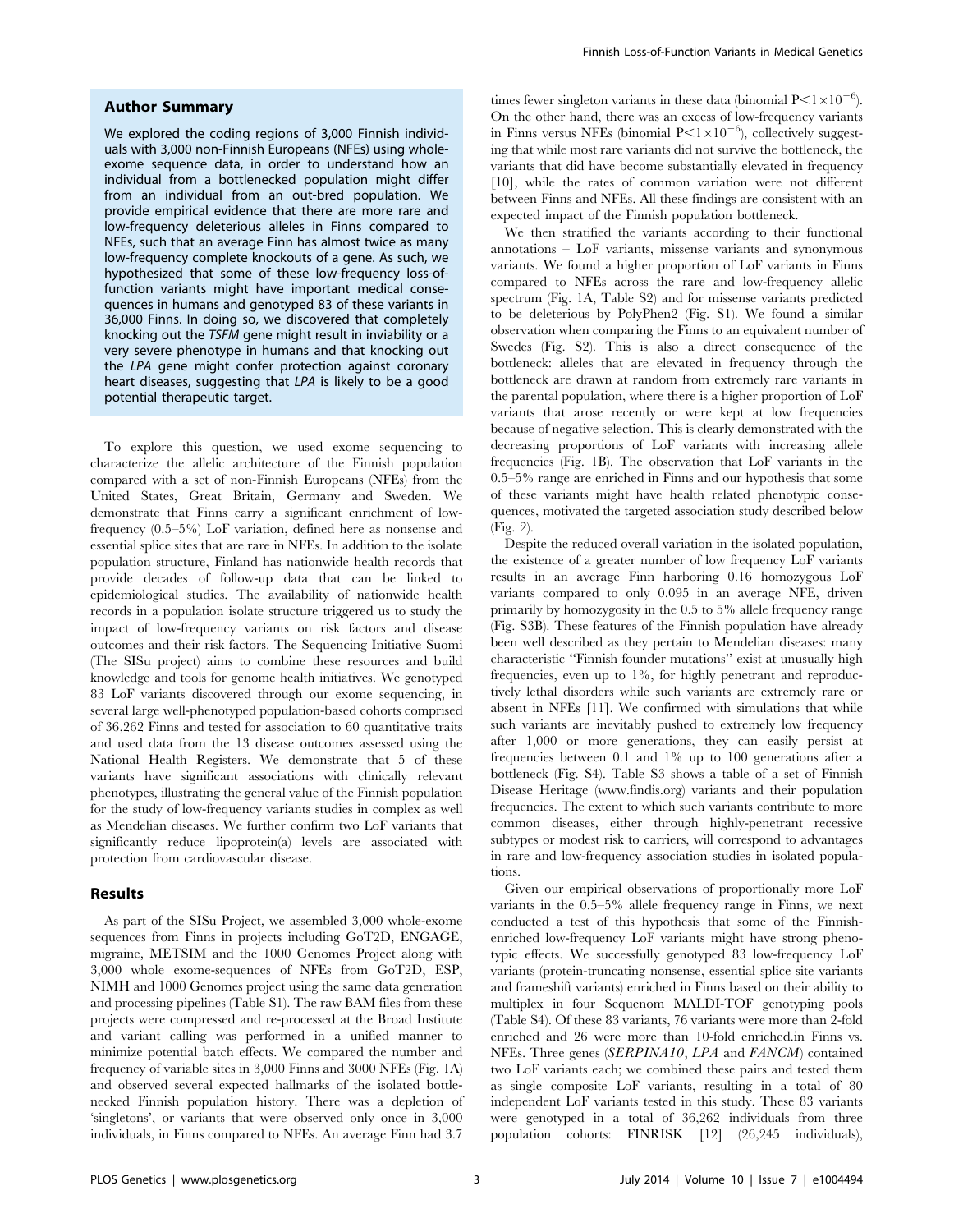



**Percentage of LoF variants** 



Figure 1. Allele frequency spectrum in Finns and NFEs, demonstrating that Finns have proportionally more deleterious rare and low-frequency variants. (A) Ratio of the number of LoF, missense and synonymous variants found in Finns versus NFEs with the ratios for LoF variants highlighted in red text and the ratios for synonymous variants in black. The p-values represent the probabilities of the excess of variable sites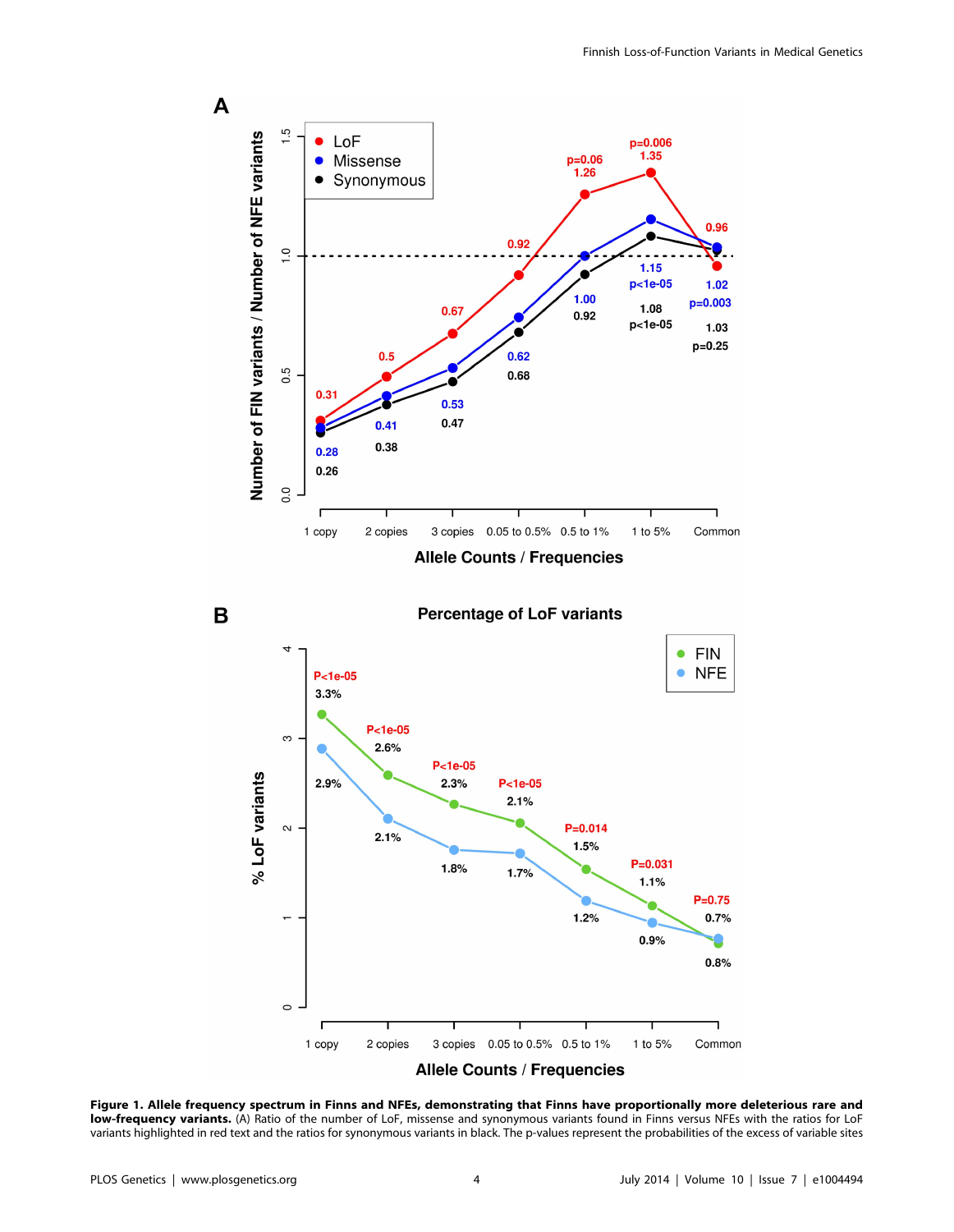in Finns occurring by chance. The p-values in red represent the probabilities for the LoF variants, the p-values in blue represent the probabilities for the missense variants and the p-values in black represent the probabilities for the synonymous variants. (B) Percentage of variants that are LoF across the allele frequency spectrum, with the numbers indicating the percentage of LoF variants in Finns versus NFEs. The p-values represent the p-values from the hypergeometric test of whether the ratio of LoF variants differ from the ratio of synonymous variants in Finns compared to NFEs. doi:10.1371/journal.pgen.1004494.g001

Health2000 (7,363 individuals) and Young Finns [13] (2,654 individuals).

As these three studies are population-based cohorts, we were able to assess whether any of the homozygous LoF variants result in such a severe phenotype that these individuals would not be able to participate in a population survey for instance, due to lethality in fetal life of early infancy. Study-wide, there was a modest excess of homozygotes of the variants (1.23-fold versus Hardy-Weinberg expectation) arising from within population substructure. A nonsense variant (Q246X) in the Translation Elongation Factor, Mitochondrial gene (TSFM) that is present at 1.2% allele frequency in Finns and absent in NFEs, was not found in a homozygous state in  $>36,000$  Finns (Hardy Weinberg Equilibrium (HWE)  $P = 0.0077$ ). This suggests that complete loss of TSFM might result in embryonic lethality, severe childhood diseases in humans, or that the individuals might not have been ascertained by the studies employed, i.e. if the individuals are too sick to be included in the studies. A lookup of this variant in another 25,237 Finnish samples in exome chip genotyping data from the GoT2D studies confirmed that the variant is present at 1.2% in Finns, but again with no homozygotes observed (combined HWE P =  $1.6 \times 10^{-4}$ ). Recessive missense variants in TSFM have been reported to result in mitochondrial translation deficiency [14,15] and Finnish mitochondrial disease patients from two families have been identified with compound heterozygosity of this nonsense variant (each with a different second hit in TSFM) (personal communication) - lending strong evidence to the hypothesis that complete loss of this gene is not tolerated in humans. Neither did we observe strong associations for the TSFM Q246X heterozygotes across major diseases (Table S5).

Several other LoF variants occur in genes where recessive mutations have been noted to cause severe Mendelian diseases from the Online Mendelian Inheritance in Man database (OMIM) [16]. For instance, the Fanconi anemia complementation group M gene (FANCM) was initially discovered in one family with Fanconi anemia [17], but we did not observe any deficit of homozygous LoFs in  $FANCM$  from our dataset (expected = 5, observed = 7), which we would typically observe for a disease causing recessive



Figure 2. Study design figure for the project. The analysis was performed from an initial set of exome sequences from Finns and NFEs, as well as the selection and survey of the 83 LoF variants across 60 quantitative traits and 13 disease categories. doi:10.1371/journal.pgen.1004494.g002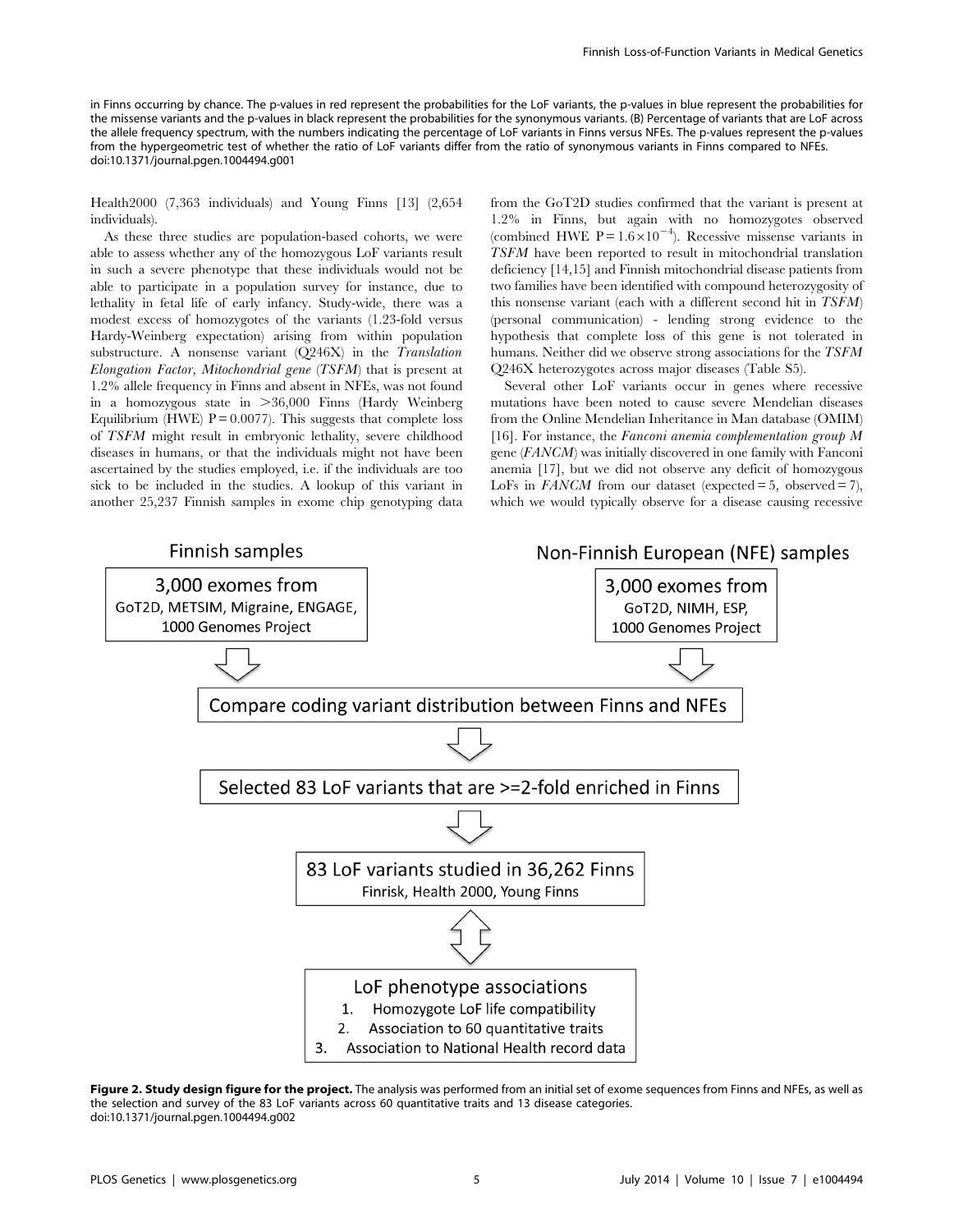| Table 1. List of top association results from the discover |                                 |                  |                |              |          | $\rightarrow$  | dataset with $p < 2 \times 10^{-4}$ . |          |       |                        |             |          |       |                     |       |                |       |                                    |
|------------------------------------------------------------|---------------------------------|------------------|----------------|--------------|----------|----------------|---------------------------------------|----------|-------|------------------------|-------------|----------|-------|---------------------|-------|----------------|-------|------------------------------------|
|                                                            |                                 |                  |                |              |          |                | Discovery                             |          |       |                        | Replication |          |       |                     |       |                |       | Combined (Discovery + Replication) |
| Trait                                                      | Gene                            | 훕                | Position       | Ref          | ₹        | Allele<br>Freq | z                                     | Beta     | 55    | P-value                | z           | Beta     | 55    | P-value             | z     | Beta           | 说     | P-value                            |
| (a)dT                                                      | ГA                              | *,               | $\blacksquare$ | $\mathbf{r}$ |          | 0.075          | 6696                                  | $-0.608$ | 0.031 | $2.17 \times 10^{-81}$ | 2200        | $-0.729$ | 0.055 | $6.8\times10^{-39}$ | 8896  | $-0.637$ 0.027 |       | $1.53 \times 10^{-117}$            |
| Vitamin-B12                                                | FUT2                            | $\overline{0}$   | 49206674       | U            | $\prec$  | 0.62           | 6087                                  | 0.199    | 0.019 | $3.68 \times 10^{-26}$ |             |          |       |                     |       |                |       |                                    |
| Galectin-3                                                 | TBPL2                           | 14               | 55890937       | ۳            | ⋖        | 0.011          | 6648                                  | $-0.460$ | 0.080 | $9.37 \times 10^{-9}$  |             |          |       |                     |       |                |       |                                    |
| GCSF                                                       | ATP <sub>2</sub> C <sub>2</sub> | $\frac{6}{2}$    | 84495318       | ⋖            | $\cup$   | 0.023          | 6660                                  | 0.272    | 0.055 | $6.98 \times 10^{-7}$  | 2188        | $-0.037$ | 0.105 | 0.73                | 8848  | 0.206          | 0.049 | $2.2 \times 10^{-5}$               |
| $\mathbb{I}^4$                                             | ATP <sub>2C2</sub>              | $\frac{6}{1}$    | 84495318       | ⋖            | $\cup$   | 0.023          | 6660                                  | 0.258    | 0.055 | $2.48 \times 10^{-6}$  | 2188        | 0.035    | 0.105 | 0.74                | 8846  | 0.209          | 0.061 | $5.91 \times 10^{-4}$              |
| IFN-gamma                                                  | ATP <sub>2C2</sub>              | 16               | 84495318       | ⋖            | $\cup$   | 0.023          | 6660                                  | 0.255    | 0.055 | $3.24 \times 10^{-6}$  | 2188        | 0.060    | 0.105 | 0.57                | 8841  | 0.051          | 0.016 | $1.45 \times 10^{-3}$              |
| $\frac{6}{1}$                                              | ATP <sub>2C2</sub>              | $\frac{6}{2}$    | 84495318       | ⋖            | C        | 0.023          | 6660                                  | 0.251    | 0.055 | $4.58 \times 10^{-6}$  | 2188        | 0.073    | 0.105 | 0.49                | 8848  | 0.213          | 0.049 | $1.16 \times 10^{-5}$              |
| Endothelin1                                                | FUT <sub>2</sub>                | $\overline{0}$   | 49206674       | U            | $\prec$  | 0.62           | 6146                                  | 0.086    | 0.019 | $5.63 \times 10^{-6}$  |             |          |       |                     |       |                |       |                                    |
| D-dimer                                                    | FGL1                            | $\pmb{\infty}$   | 17726470       | ⋖            | ā        | 0.037          | 6582                                  | 0.210    | 0.046 | $6.12E \times 10^{-6}$ |             |          |       |                     |       |                |       |                                    |
| L12                                                        | ATP <sub>2C2</sub>              | $\frac{6}{2}$    | 84495318       | ⋖            | $\cup$   | 0.023          | 6660                                  | 0.245    | 0.055 | $8.13 \times 10^{-6}$  | 2188        | 0.042    | 0.105 | 0.69                | 8848  | 0.201          | 0.049 | $3.45 \times 10^{-5}$              |
| L17                                                        | ATP <sub>2C2</sub>              | $\frac{6}{2}$    | 84495318       | ⋖            | C        | 0.023          | 6660                                  | 0.241    | 0.055 | $1.12 \times 10^{-5}$  | 2188        | $-0.136$ | 0.105 | 0.20                | 8848  | 0.160          | 0.049 | $9.91 \times 10^{-4}$              |
| Systolic<br>$\mathbf{a}$                                   | ATP <sub>2C2</sub>              | $\frac{6}{2}$    | 84495318       | ⋖            | U        | 0.023          | 25764                                 | 0.125    | 0.029 | $1.25 \times 10^{-5}$  | 9355        | 0.113    | 0.054 | 0.037               | 35119 | 0.122          | 0.025 | $1.31 \times 10^{-6}$              |
| IFN-gamma                                                  | P4HA3                           | $\overline{1}$   | 73978243       | G            | ⋖        | 0.32           | 6655                                  | 0.080    | 0.019 | $1.70 \times 10^{-5}$  | 2186        | $-0.036$ | 0.032 | 0.27                | 8841  | 0.051          | 0.016 | $1.45 \times 10^{-3}$              |
| L17                                                        | P4HA3                           | $\equiv$         | 73978243       | G            | $\prec$  | 0.32           | 6655                                  | 0.080    | 0.019 | $1.72 \times 10^{-5}$  | 2186        | 0.015    | 0.033 | 0.63                | 8841  | 0.064          | 0.016 | $7.27 \times 10^{-5}$              |
| Vitamin-<br><b>B12</b>                                     | <b>CLYBL</b>                    | $\overline{1}$   | 100518634      | U            | ۳        | 0.035          | 6600                                  | $-0.203$ | 0.047 | $1.83 \times 10^{-5}$  |             |          |       |                     |       |                |       |                                    |
| TNF-beta                                                   | HTRA4                           | $\infty$         | 38839282       | GAA          | G        | 0.013          | 6669                                  | $-0.292$ | 0.069 | $2.68 \times 10^{-5}$  | 2188        | 0.378    | 0.141 | 0.73                | 8857  | $-0.172$       | 0.062 | $5.54 \times 10^{-3}$              |
| $\overline{4}$                                             | ATP10B                          | $\mathsf{m}$     | 160113099      | U            | ⋖        | 0.034          | 6673                                  | 0.186    | 0.045 | $3.55\times10^{-5}$    | 2189        | 0.141    | 0.086 | 0.10                | 8862  | 0.177          | 0.040 | $9.71 \times 10^{-6}$              |
| Ğ                                                          | P4HA3                           | $\Xi$            | 73978243       | U            | ⋖        | 0.32           | 6655                                  | 0.076    | 0.019 | $4.58 \times 10^{-5}$  | 2186        | 0.006    | 0.032 | 0.85                | 8841  | 0.059          | 0.016 | $2.81 \times 10^{-4}$              |
| TNF-beta                                                   | ATP <sub>10</sub> B             | LN.              | 160113099      | U            | ⋖        | 0.034          | 6673                                  | 0.184    | 0.045 | $4.65 \times 10^{-5}$  | 2189        | 0.091    | 0.081 | 0.26                | 8862  | 0.164          | 0.039 | $3.26 \times 10^{-5}$              |
| TNF-beta                                                   | ATP <sub>2C2</sub>              | $\frac{6}{2}$    | 84495318       | $\prec$      | U        | 0.023          | 6660                                  | 0.223    | 0.055 | $4.69 \times 10^{-5}$  | 2188        | $-0.024$ | 0.099 | 0.81                | 8848  | 0.170          | 0.048 | $3.86 \times 10^{-4}$              |
| <b>FNG</b>                                                 | ATP10B                          | $\sqrt{2}$       | 160113099      | U            | $\prec$  | 0.034          | 6673                                  | 0.183    | 0.045 | $4.81 \times 10^{-5}$  | 2189        | 0.037    | 0.086 | 0.67                | 8862  | 0.152          | 0.040 | $1.45 \times 10^{-4}$              |
| SDF1                                                       | ATP <sub>2C2</sub>              | $\overline{16}$  | 84495318       | ⋖            | U        | 0.023          | 6660                                  | 0.221    | 0.055 | $5.69 \times 10^{-5}$  | 2188        | 0.057    | 0.105 | 0.59                | 8848  | 0.186          | 0.049 | $1.31 \times 10^{-4}$              |
| TNF-beta                                                   | P4HA3                           | $\equiv$         | 73978243       | U            | ⋖        | 0.32           | 6655                                  | 0.075    | 0.019 | $5.94 \times 10^{-5}$  | 2186        | 0.007    | 0.031 | 0.81                | 8841  | 0.058          | 0.016 | $2.66 \times 10^{-4}$              |
| Ğ                                                          | ATP <sub>2C2</sub>              | $\frac{6}{2}$    | 84495318       | $\prec$      | $\cup$   | 0.023          | 6660                                  | 0.220    | 0.055 | $5.98 \times 10^{-5}$  | 2188        | 0.033    | 0.105 | 0.75                | 8848  | 0.180          | 0.049 | $2.11 \times 10^{-4}$              |
| 18                                                         | EPPK1                           | $\infty$         | 144942134      | EUT          | U        | 0.023          | 6677                                  | $-0.232$ | 0.058 | $6.20 \times 10^{-5}$  | 2160        | $-0.240$ | 0.102 | 0.19                | 8837  | $-0.234$       | 0.050 | $3.42 \times 10^{-6}$              |
| PDGF                                                       | ATP10B                          | 5                | 160113099      | U            | $\prec$  | 0.034          | 6673                                  | 0.181    | 0.045 | $6.20 \times 10^{-5}$  | 2189        | $-0.011$ | 0.086 | 0.90                | 8862  | 0.139          | 0.040 | $4.84 \times 10^{-4}$              |
| SDF1                                                       | ATP10B                          | $\mathsf{L}\cap$ | 160113099      | U            | ⋖        | 0.034          | 6673                                  | 0.178    | 0.045 | $7.62 \times 10^{-5}$  | 2189        | $-0.118$ | 0.085 | 0.17                | 8862  | 0.114          | 0.040 | $4.12 \times 10^{-3}$              |
| <b>Triglycerides</b>                                       | MS4A2                           | Ξ                | 59863030       | ט            | ⋖        | 0.019          | 25051                                 | 0.129    | 0.033 | $7.80\times10^{-5}$    | 9489        | 0.151    | 0.054 | $4.85\times10^{-7}$ | 34540 | 0.135          | 0.028 | $1.31 \times 10^{-6}$              |
| <b>VEGF</b>                                                | HTRA4                           | $\infty$         | 38839282       | GAA          | U        | 0.013          | 6669                                  | $-0.274$ | 0.069 | $7.86 \times 10^{-5}$  | 2188        | $-0.010$ | 0.149 | 0.95                | 8857  | $-0.227$       | 0.063 | $3.10\times10^{-4}$                |
| L17                                                        | <b>CLYBL</b>                    | $\frac{1}{2}$    | 100518634      | $\cup$       | $\vdash$ | 0.035          | 6671                                  | 0.185    | 0.047 | $8.77 \times 10^{-5}$  |             |          |       |                     |       |                |       |                                    |
| $\overline{10}$                                            | ATP <sub>2C2</sub>              | $\frac{6}{2}$    | 84495318       | ⋖            | $\cup$   | 0.023          | 6660                                  | 0.214    | 0.055 | $9.33 \times 10^{-5}$  | 2188        | 0.134    | 0.105 | 0.20                | 8848  | 0.197          | 0.049 | $5.08\times10^{-5}$                |
| $\tilde{=}$                                                | P4HA3                           | $\equiv$         | 73978243       | U            | ⋖        | 0.32           | 6655                                  | 0.072    | 0.019 | $9.70 \times 10^{-5}$  | 2186        | $-0.016$ | 0.033 | 0.62                | 8841  | 0.051          | 0.016 | $1.73 \times 10^{-3}$              |
|                                                            |                                 |                  |                |              |          |                |                                       |          |       |                        |             |          |       |                     |       |                |       |                                    |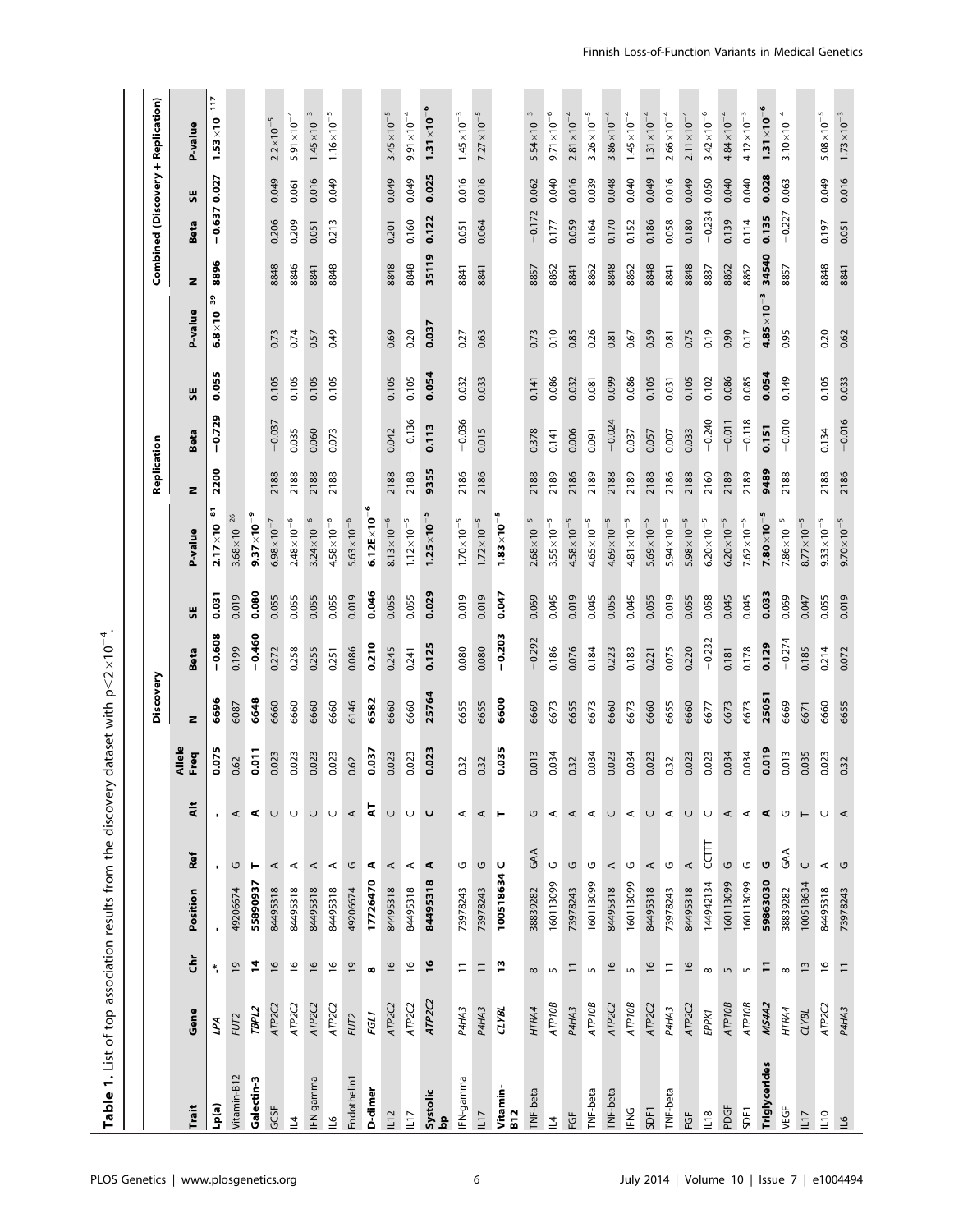| Table 1. Cont.                                                                                                                                                                                                                                                                                                             |                     |                |           |        |   |                |           |                                       |       |                       |             |          |       |         |      |          |       |                                    |
|----------------------------------------------------------------------------------------------------------------------------------------------------------------------------------------------------------------------------------------------------------------------------------------------------------------------------|---------------------|----------------|-----------|--------|---|----------------|-----------|---------------------------------------|-------|-----------------------|-------------|----------|-------|---------|------|----------|-------|------------------------------------|
|                                                                                                                                                                                                                                                                                                                            |                     |                |           |        |   |                | Discovery |                                       |       |                       | Replication |          |       |         |      |          |       | Combined (Discovery + Replication) |
| Trait                                                                                                                                                                                                                                                                                                                      | Gene                | Ğ              | Position  | Ref    | ã | Allele<br>Freq | z         | Beta                                  | 븼     | P-value               | z           | Beta     | 56    | P-value | z    | Beta     | 븼     | P-value                            |
| <b>LII</b>                                                                                                                                                                                                                                                                                                                 | HTRA4               | $\infty$       | 38839282  | GAA    | G | 0.013          | 6669      | $-0.270$                              | 0.069 | $1.03 \times 10^{-4}$ | 2188        | $-0.008$ | 0.149 | 0.96    | 8857 | $-0.223$ | 0.063 | $3.97 \times 10^{-4}$              |
| <b>IFN-gamma</b>                                                                                                                                                                                                                                                                                                           | CCL26               |                | 75401263  |        |   | 0.013          | 6663      | $-0.307$                              | 0.080 | $1.15 \times 10^{-4}$ | 2192        | $-0.183$ | 0.133 | 0.17    | 8855 | $-0.274$ | 0.068 | $5.94 \times 10^{-5}$              |
| 112                                                                                                                                                                                                                                                                                                                        | <b>ATP10B</b>       |                | 160113099 | U      |   | 0.034          | 6673      | 0.174                                 | 0.045 | $1.20 \times 10^{-4}$ | 2189        | 0.010    | 0.086 | 0.91    | 8862 | 0.138    | 0.040 | $5.41 \times 10^{-4}$              |
| 91                                                                                                                                                                                                                                                                                                                         | ATP <sub>10</sub> B |                | 160113099 | U      | ⋖ | 0.034          | 6673      | 0.173                                 | 0.045 | $1.23 \times 10^{-4}$ | 2189        | 0.024    | 0.086 | 0.78    | 8862 | 0.141    | 0.040 | $4.15 \times 10^{-4}$              |
| 117                                                                                                                                                                                                                                                                                                                        | <b>ATP10B</b>       | Lŋ             | 160113099 | U      | ⋖ | 0.034          | 6673      | 0.173                                 | 0.045 | $1.24 \times 10^{-4}$ | 2189        | $-0.003$ | 0.086 | 0.97    | 8862 | 0.135    | 0.040 | $7.13 \times 10^{-4}$              |
| PDGF                                                                                                                                                                                                                                                                                                                       | P4HA3               | Ξ              | 73978243  | U      | ⋖ | 0.32           | 6655      | 0.071                                 | 0.019 | $1.31 \times 10^{-4}$ | 2186        | $-0.022$ | 0.032 | 0.50    | 8841 | 0.048    | 0.016 | $2.86 \times 10^{-3}$              |
| GC5F                                                                                                                                                                                                                                                                                                                       | <b>CLYBL</b>        | $\tilde{=}$    | 100518634 | $\cup$ |   | 0.035          | 6671      | 0.180                                 | 0.047 | $1.41 \times 10^{-4}$ |             |          |       |         |      |          |       |                                    |
| PDGF                                                                                                                                                                                                                                                                                                                       | ATP <sub>2C2</sub>  | $\frac{6}{2}$  | 84495318  | ⋖      |   | 0.023          | 6660      | 0.209                                 | 0.055 | $1.43 \times 10^{-4}$ | 2188        | 0.048    | 0.105 | 0.65    | 8848 | 0.174    | 0.049 | $3.40\times10^{-4}$                |
| GCSF                                                                                                                                                                                                                                                                                                                       | EFCAB3              | $\overline{1}$ | 60469326  | $\cup$ |   | 0.043          | 6606      | 0.157                                 | 0.042 | $1.86 \times 10^{-4}$ | 2192        | $-0.157$ | 0.079 | 0.046   | 8798 | 0.087    | 0.037 | 0.018                              |
| The associations that are experiment-wide significant highlighted in bold. The discovery dataset is a subset from FINRISK and the replication datasets are from the Health2000 and Young Finns studies.<br>* The 2 splice variants in LPA were combined to obtain a composite LPA<br>doi:10.1371/journal.pgen.1004494.t001 |                     |                |           |        |   |                |           | variant for the association analyses. |       |                       |             |          |       |         |      |          |       |                                    |

variant. Furthermore, examination of the hospital discharge records did not provide any evidence for blood diseases, increased cancer events or any other chronic diseases in these individuals with homozygous LoFs in FANCM. We also had blood counts for two homozygote individuals. Both of them had normal hemoglobin, erythrocyte size and counts as well as leukocyte and thrombocyte counts. Singh et al. reported that the initial case that led to the association of FANCM with Fanconi anemia also harbor biallelic, functional mutations in FANCA, a wellestablished Fanconi anemia gene [18]. Our findings in this study, combined with the findings by Singh et al. do not support the hypothesis that FANCM is a Fanconi anemia gene but rather suggest that the initial FANCM association was not causative. In addition to FANCM, we further evaluated evidence for two other genes COL9A2 and DPYD that were previously implicated in other Mendelian diseases (Supplementary Methods).

The FINRISK cohort had collected 60 biochemical and physiological quantitative measurements of cardiovascular or immunologic relevance (Table S6), some of which are highly correlated. We tested the 80 variants across the 60 traits and report from this initial screen all associations with  $p < 2 \times 10^{-4}$  – that is, a value where we would expect only one chance observation in the entire study. In total, we observed 41 associations that exceeded this significance threshold (Table 1), far beyond the expected. If the phenotype was available in the Young Finns and Health 2000 cohorts, replication was attempted for these initial scan hits and significant associations are highlighted below when the combined p-value was smaller than a conservative study-wide Bonferroni-corrected threshold of 0.05/  $(80*60) = 1 \times 10^{-5}$ .

Three of these association have been previously reported and represent positive controls for our approach: a strong association for the 2 splice variants  $(c.4974-2A>C)$  and  $(c.4289+1G>C)$  in the  $Lipoptein(a)$  gene  $(LPA)$  with lipoprotein(a) measurements in plasma ( $P_{discovery} = 2.17 \times 10^{-81}$ ,  $P_{discovery+replication} = 1.53 \times 10^{-117}$ , combined  $\hat{\beta} = -0.64$  or  $-8.77$  mg/dL per allele, Table S7), the W154X variant in Fucosyltransferase 2 (FUT2) with increased Vitamin B12 levels [19]  $(\hat{\beta} = 0.2, P = 3.7 \times 10^{-26} \text{ or } 43 \text{ pg/mL} \text{ per }$ allele, Table S8) and the R225X variant in the Citrate Lyase Beta *Like* gene (*CLYBL*) with decreased Vitamin B12 levels [20] ( $\hat{\beta}$  =  $-0.2$ ,  $P = 1.8 \times 10^{-5}$  or  $-43$  pg/mL per allele, Table S9) [21]. The boxplots for these associations are shown in Fig. S5.

In addition to a strong correlation between circulating lipoprotein(a) levels and cardiovascular disease, it has been previously reported that genetic variants that elevate circulating lipoprotein(a) levels are cardiovascular risk factors [22,23]. The converse, critical for evaluation of the therapeutic hypothesis of inhibition, that lowering lipoprotein(a) levels can confer cardiovascular protection has not yet been evaluated. With access to National Health Records, we utilized the strong lipoprotein(a) lowering variants discovered here to evaluate the impact of lipoprotein(a) lowering via Mendelian randomization. Using a Cox proportional hazards model for incident cardiovascular disease in these cohorts (adjusted for age, gender and therapies), the composite LPA variant was found to protect against coronary heart disease (Hazard Ratio HR =  $0.79$ , P =  $6.7 \times 10^{-3}$ ), demonstrating that lowering lipoprotein(a) levels are likely to confer protection for cardiovascular diseases. We adjusted the association for the composite LPA variant with a previously published risk variant (rs3798220) [22], but observed a similarly protective effect  $(N = 18,270, HR = 0.79, P = 0.014)$ , suggesting that the splice variants are independent from the previously reported risk variants in LPA.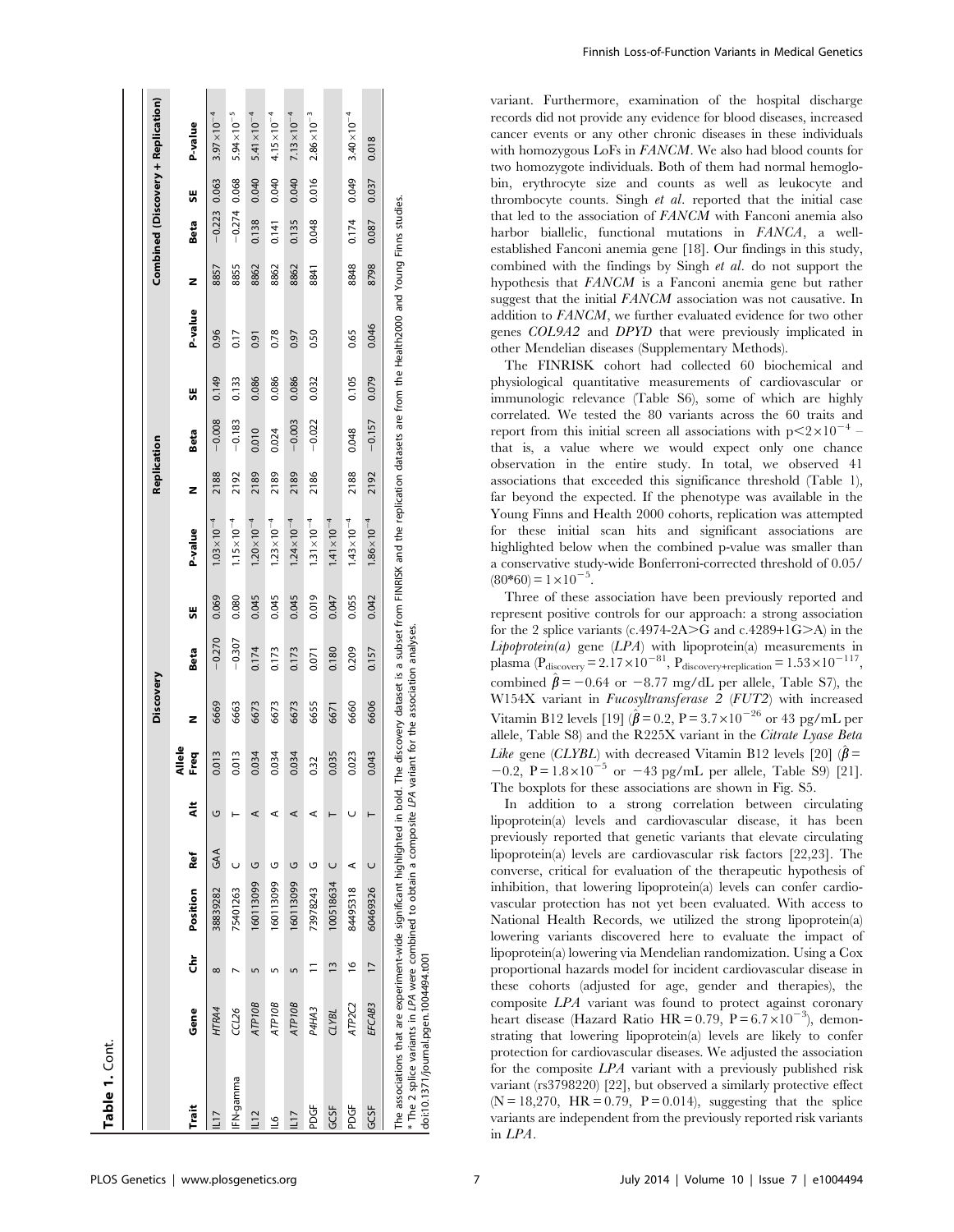We confirmed this finding using three independent non-Finnish datasets: an early onset myocardial infarction dataset of 18,000 individuals and two studies from the Estonian Biobank (4,600 and 7,953 individuals respectively), which collectively replicated the observation that the LPA variants confer cardioprotective effect  $(OR = 0.87, P = 0.016)$ . After meta-analyzing all the datasets, the final odds ratio was found to be 0.84 ( $P = 3 \times 10^{-4}$ , Fig. 3). We found 227 individuals who are homozygous or compound heterozygous for the two LPA splice variants with no evidence for increased morbidity or mortality based on National Health Records. This suggests that reduction of lipoprotein(a) is welltolerated and might constitute a potential drug target for cardiovascular diseases. A survey across other diseases showed potential association between the LPA variants with acute coronary disease and myocardial infarction but not Type 2 Diabetes (Table S10). In addition, we surveyed the LPA variants across other cardiovascular risk factors and observed that the LPA variants were associated with mildly increased glucose levels but not high-density lipoproteins (HDL), low-density lipoproteins (LDL) or triglycerides (Table S11).

In addition, we observed novel associations for the FGL1, MS4A2 and ATP2C2 variants. The 1-bp c.545\_546insA frameshift in the Fibrinogen-like  $1$  gene (FGL1) was associated with increased D-dimer levels ( $\hat{\beta}$  = 0.21, P = 6.1 × 10<sup>-6</sup> or 52.23 ng/mL per allele, Table S12). D-dimers are products of fibrin degradation and their concentration in the blood flow is clinically used to monitor thrombotic activity. The role of FGL1 in clot formation remains unclear: although FGL1 is homologous with fibrinogen, it lacks the essential structures for fibrin formation, with one study suggesting its presence in fibrin clots [24]. In addition, given prior links between variants associated with D-dimer levels and stroke, we utilized the same Mendelian randomization approach as for LPA above and found a nominally significant association between FGL1 c.545\_546insA and increased risk of ischemic stroke  $(OR = 1.32, P = 0.024)$ . If replicated, this would be consistent with modest risk increase for stroke that other variants associated to circulating D-dimer levels, such as reported for variants in coagulation Factor V, Factor III and FGA [25].

We found suggestive associations for the  $c.637-1G>A$  splice variant in the membrane-spanning 4-domains, subfamily A, *member 2* gene (*MS4A2*) with triglycerides ( $P_{discovery} = 7.80 \times 10^{-5}$ ,  $P_{discovery+replication} = 1.31 \times 10^{-6}, \ \hat{\beta} = 0.14 \text{ or } 0.14 \text{ mmol/L per}$ allele, Table S13). This observation is consistent with our previously published study of 631 individuals in the DILGOM subset of FINRISK showing that whole blood expression of MS4A2 was strongly negatively associated with total triglycerides  $(\hat{\beta} = -1.62, P = 2.1 \times 10^{-27},$  Fig. S6) [26] and a wide range of systemic metabolic traits [27]. A similar but insignificant trend was observed in 15,696 individuals from the D2D2007, DPS, FUSION, METSIM and DRSEXTRA cohorts  $(\hat{\beta} = 0.04,$ P = 0.32). The MS4A2 gene encodes the  $\beta$ -subunit of the high affinity IgE receptor, a key mediator of the acute phase inflammatory response.

The c.2482-2A>C splice variant in the  $ATPase$   $Ca++$ Transporting Type 2C Member 2 gene (ATP2C2) was associated with increased systolic blood pressure  $(P_{\text{discovery}} = 1.25 \times 10^{-5}$ ,  $P_{discovery+replication} = 1.3 \times 10^{-6}, \hat{\beta} = 0.12 \text{ or } 2.13 \text{ mmHg per allele}$ (an association that is undisturbed by correction for lipid lowering medication  $(\hat{\beta} = 0.12, P = 1.75 \times 10^{-5})$  or blood pressure lowering medication  $(\hat{\beta} = 0.13, P = 1.3 \times 10^{-5})$ , Table S14). Based on its structure, ATP2C2 is predicted to catalyze the hydrolysis of ATP coupled with calcium transport. Interestingly, the ATP2C2  $c.2482-2A$  $>$ C variant is also significantly associated to several

highly correlated immune markers, such as granulocyte colonystimulating factor  $(\hat{\beta} = 0.26, P = 6.98 \times 10^{-7})$ , interleukin-4  $(\hat{\beta} = 0.27, P = 2.48 \times 10^{-6}),$  interferon- $\gamma$   $(\hat{\beta} = 0.26, P = 3.24 \times 10^{-6})$ and interleukin-6 ( $\hat{\beta} = 0.25, P = 4.58 \times 10^{-6}$ ).

# Discussion

The empirical data of this study sheds light on an active debate in population genetics theory whether or not bottlenecked populations have an excess burden of deleterious alleles. Lohmueller *et al.* first observed that there were proportionally more deleterious variants in European American individuals compared to African American individuals [28]. They performed a series of forward simulations to demonstrate that such an observation is consistent with an Out-of-Africa bottleneck experienced by the European populations from which the European-American individuals descend, and illustrated that bottlenecked populations are likely to accumulate a higher proportion of deleterious alleles. A recent study by Simons et al. showed conflicting results suggesting that there are similar burdens of deleterious alleles in Europeans and West Africans and that demography is unlikely to contribute to the proportions of deleterious alleles in human populations [29].

The comparison of Finns, with a well-documented bottleneck, with non-Finnish Europeans here provides strong empirical data on these questions. While the distribution of common alleles, both synonymous and non-synonymous, is as expected unchanged by the bottleneck, when exploring the rare and low-frequency allelic spectrum where the Finns and NFEs demonstrate distinct distributions, we indeed observe a significant excess of deleterious variants in the Finns – despite the considerable deficit in variable sites in the population overall. This suggests that negative selection has had insufficient time to suppress the frequency of deleterious alleles dramatically elevated in frequency through the founding bottleneck, an observation that generalizes the intuitive understanding of the existence of characteristic and unusually common Mendelian recessive disorders in Finland. However, we note that while we observe a strong influence of the founding bottleneck, the observed results, particularly the proportional enrichment of rare deleterious variants, are also influenced by other elements in the unique history of the Finnish population and will not necessarily apply to all populations influenced by a bottleneck.

This excess of presumably deleterious variants motivated the subsequent association study and indeed, the absence of homozygotes at TSFM (contemporaneously identified as an early-onset mitochondrial disease gene) suggests that low-frequency variants in Finns, beyond those already identified in Mendelian disease, do include more unusually strong acting alleles than in non-founder populations. In this study, both replicated results and novel associations demonstrate the association of low-frequency LoF variants with various complex traits and diseases. In addition, we discovered a novel cardiovascular protective effect from splice variants in the LPA gene, suggesting that knocking down levels of circulating lipoprotein(a), or Lp(a), can confer a protection from cardiovascular diseases. Given that we detected numerous individuals in these adult population cohorts, healthy and in the expected Hardy-Weinberg proportions, carrying a complete knockout of LPA (homozygous or compound heterozygous for the 2 splice variants), this suggests that knocking out the gene in humans does not result in severe medical consequences. As such, this study provides data suggesting that LPA may be an effective target for therapeutic purposes.

As more Finnish samples are being sequenced, these enriched variants can also be imputed with high precision to the large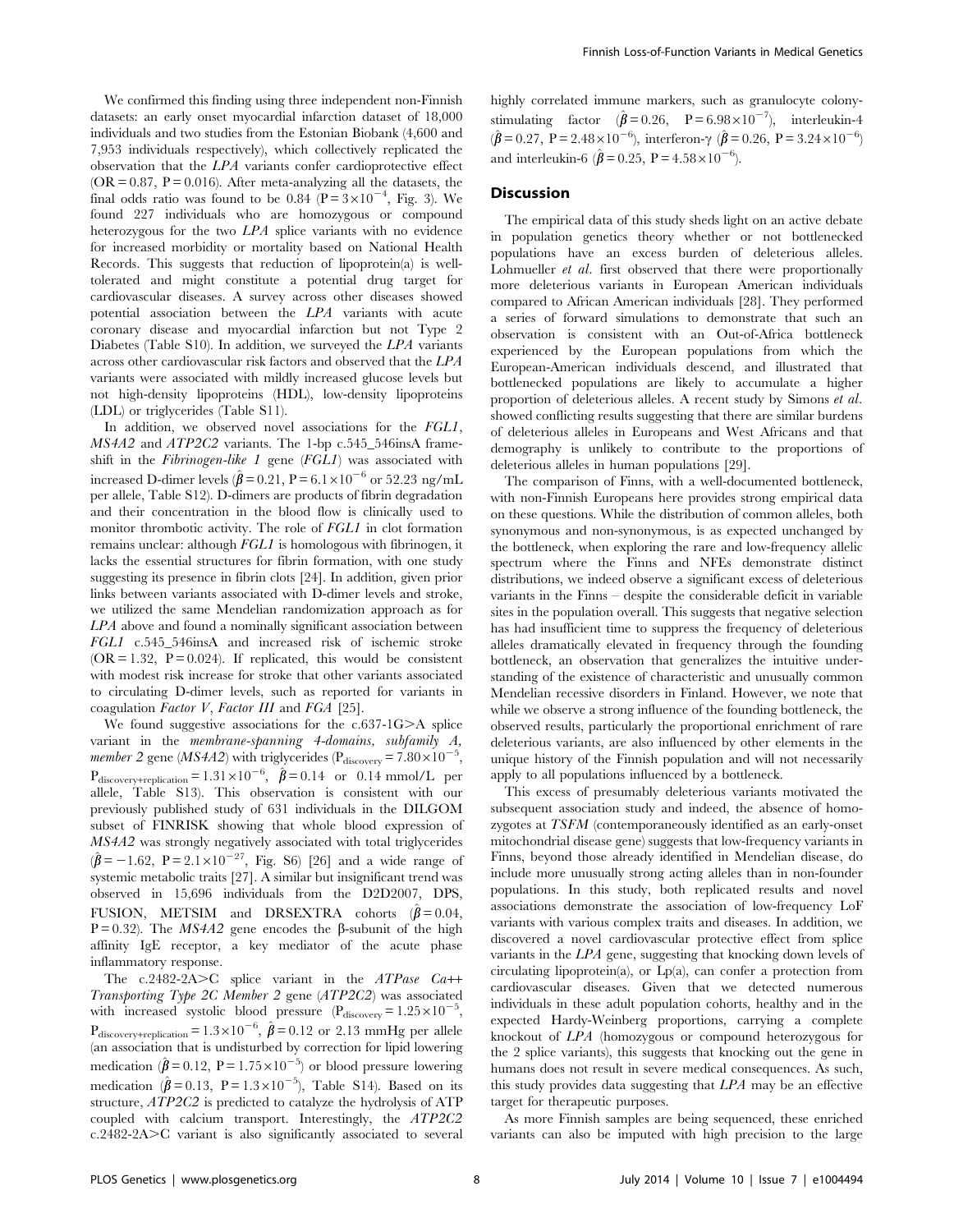## Association for LPA splice variants with cardiovascular diseases

|                             | Ncases      | <b>Ncontrols</b> |                  |                      |                  |                               |
|-----------------------------|-------------|------------------|------------------|----------------------|------------------|-------------------------------|
| Study                       | n/N         | n/N              |                  | Odds Ratio (95% Crl) |                  | Odds Ratio (95% CrI)          |
| FINRISK (CHD)               | 1076/25020  | 23944/25020      |                  | $\rightarrow$        |                  | $0.79(0.72 \text{ to } 0.86)$ |
| Estonian ExomeChip (IHD+HF) | 768/4600    | 3832/4600        | ⊖                |                      |                  | $0.69$ (0.31 to 1.50)         |
| Estonian Imputed (IHD+HF)   | 853/7953    | 7100/7953        |                  | $\Theta$             |                  | $0.83$ (0.51 to 1.36)         |
| MIGEN ExA (MI)              | 8890/18176  | 9286/18176       |                  | $\rightarrow$        |                  | $0.88$ (0.78 to 0.99)         |
| Total                       | 11587/55749 | 44162/55749      |                  | $\mathbf{-0}$        |                  | $0.84$ (0.80 to 0.88)         |
|                             |             |                  | $\blacktriangle$ |                      | $\blacktriangle$ |                               |
|                             |             |                  | 0.5              |                      | 2                |                               |

Figure 3. Forest plot for the LPA splice variants with cardiovascular diseases. The cardiovascular diseases were defined as coronary heart disease (CHD), ischemic heart disease (IHD), heart failure (HF) or myocardial infarction (MI) from the various cohorts. doi:10.1371/journal.pgen.1004494.g003

number of existing samples with array-based GWAS genotypes. This advantage is likely to be more pronounced for the much larger pool of missense variation – while one can presume all LoF variants in a gene might have a comparable effect on phenotype (and thereby burden tests of LoF variants in an out-bred sample is not at a great disadvantage compared to isolated populations), it is evident that many rare missense variants within the same gene will not all have the same impact on gene function. Thus the ability to assess single low-frequency variants conclusively, especially since they will include an excess of damaging variants enriched through a bottleneck, rather than perform burden tests on heterogeneous sets of extremely rare variants, will offer substantial ongoing advantage to isolated population studies as indicated by these and other recent findings.

# Materials and Methods

All research involving human participants have been approved by the Hospital District of Helsinki and Uusimaa Coordinating Ethical Committee, and all clinical investigation was conducted according to the principles expressed in the Declaration of Helsinki.

# Exome sequencing quality control, annotation and filtering

Raw Binary Sequence Alignment/Map (BAM) files from the various projects were jointly processed at the Broad Institute and joint variant calling was performed on all exomes to minimize batch differences. Functional annotation was performed using the Variant Effect Predictor (VEP v2.5) tool from Ensembl ([http://](http://useast.ensembl.org/info/docs/tools/vep/) [useast.ensembl.org/info/docs/tools/vep/\)](http://useast.ensembl.org/info/docs/tools/vep/). We modified it to produce custom annotation tags and additional loss-of-function annotations. The additional annotations were applied to variants that were annotated as STOP\_GAINED, SPLICE\_DONOR\_- VARIANT, SPLICE\_ACCEPTOR\_VARIANT, and FRAME\_- SHIFT and the variants were flagged if any filters failed. A loss-offunction variant was predicted as high confidence if there is one transcript that passes all filters, otherwise it is predicted as low confidence. In our genotyping study, we had used loss-of-function variants that were predicted to be high confidence. For quality control, we required all variants to pass the basic GATK filters and required all genotypes to have a quality score of  $\geq 30$ , read depth of  $\geq$ 10 and allele balance of between 0.3 and 0.7 for heterozygous calls and  $\leq 0.1$  for homozygous calls. Allele counts and frequencies

were calculated within the 3,000 individuals for Finns and NFEs respectively.

# Detecting amount of substructure in the Finnish and NFE exomes

To estimate the amount of substructure or homozygosity by descent, we fitted a regression model on all coding variants with the intercept set to 0, where  $q$  is the allele frequency of the alternate allele and  $F_{ST}$  is the proportion of allelic variance explained by population structure. Here we fit  $F_{ST}$  to capture the empirical departure from Hardy-Weinberg equilibrium arising from population substructure to insure this is not creating the observed difference between Finnish and NFE samples:

Number of homozygotes  
Number of individuals = 
$$
F_{ST} q + (1 - F_{ST})q^2
$$

Using the whole-exome sequencing data for the 3,000 NFEs, we estimated the parameters:

$$
E(F_{ST}) = 0.00898
$$

$$
1 - E(F_{ST}) = 0.991
$$

$$
F_{ST} = \frac{E(F_{ST})}{1 - E(F_{ST})} = 0.91\%
$$

Using the whole-exome sequencing data for the 3,000 Finns, we estimated the parameters:

$$
E(F_{ST}) = 0.00675
$$
  

$$
1 - E(F_{ST}) = 0.993
$$

$$
F_{ST} = \frac{E(F_{ST})}{1 - E(F_{ST})} = 0.68\%
$$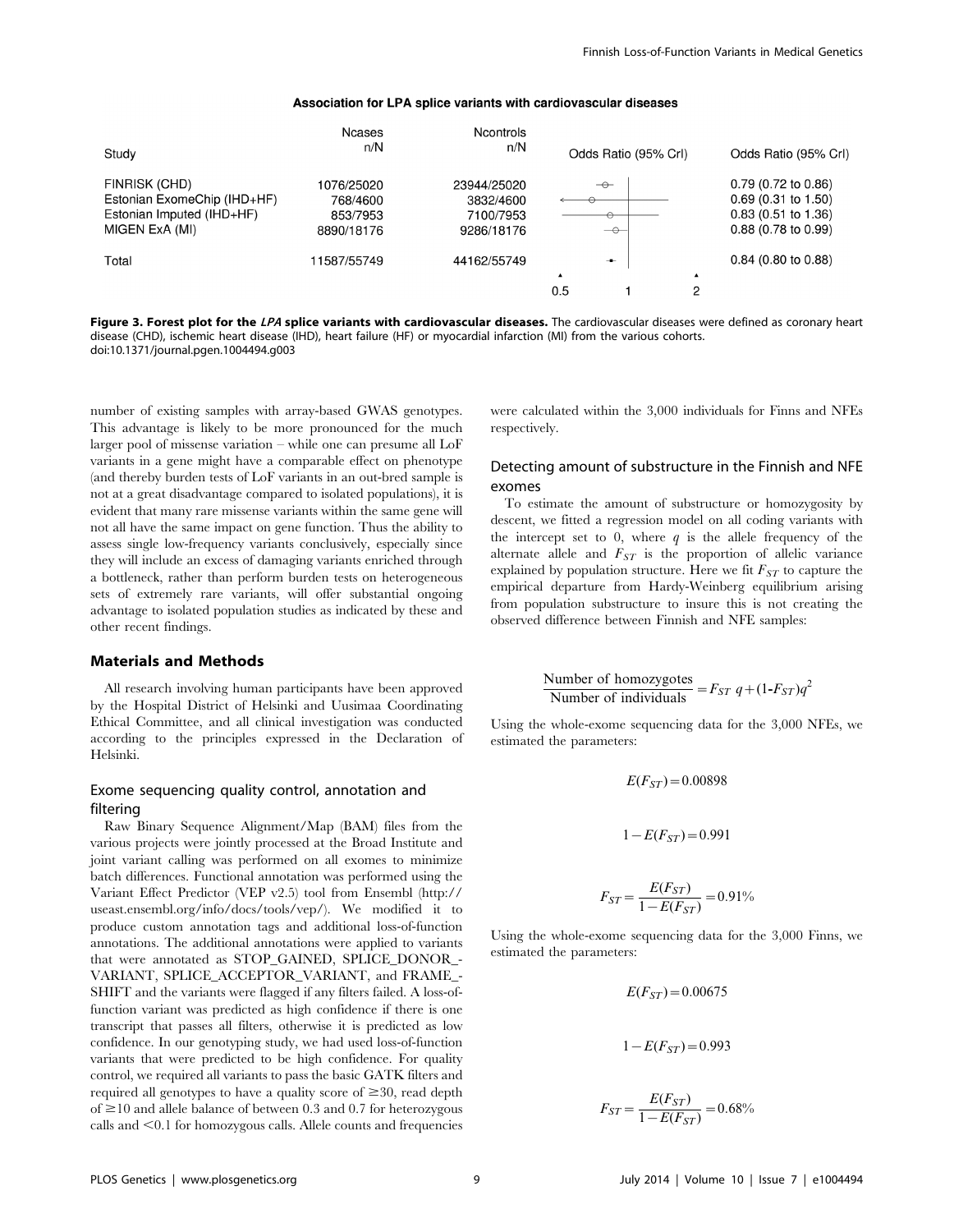As shown, there is little substructure in the 3,000 Finns compared to the 3,000 NFEs, given that the estimates for  $F_{ST}$  are similar in both populations.

# Variant selection for genotyping

All frameshifts and loss-of-function single nucleotide variants with allele frequencies of 0.5–5% in Finns and at least 2-fold enriched in Finns compared to NFEs were selected for genotyping. To minimize the false positives in our variant selection, we performed Fisher's Exact Test for each variant between two independent NFE datasets and kept variants whose allele frequencies were highly concordant between the two NFE datasets ( $\rm P$ >1×10<sup>-5</sup>). The high concordance between the allele frequencies in two independent NFE datasets ensures that the variants are unlikely to arise from alignment or sequencing artifacts and that these variants are unlikely to reside in a region of the exome that is difficult to sequence or genotype, which can result in highly variable allele frequencies from different experiments.

#### Sequenom genotyping

Genotyping was performed using the iPLEX Gold Assay (Sequenom Inc.). Assays for all SNPs were designed using the eXTEND suite and MassARRAY Assay Design software version 3.1 (Sequenom Inc.). Amplification was performed in a total volume of 5  $\mu$ L containing ~10 ng genomic DNA, 100 nM of each PCR primer, 500  $\mu$ M of each dNTP, 1.25 $\times$  PCR buffer (Qiagen), 1.625 mM MgCl<sub>2</sub> and 1 U HotStar Taq (Qiagen). Reactions were heated to  $94^{\circ}$ C for 15 min followed by 45 cycles at 94 $\rm ^{\circ}C$  for 20 s, 56 $\rm ^{\circ}C$  for 30 s and 72 $\rm ^{\circ}C$  for 1 min, then a final extension at 72°C for 3 min. Unincorporated dNTPs were SAP digested prior to iPLEX Gold allele specific extension with massmodified ddNTPs using an iPLEX Gold reagent kit (Sequenom Inc.). SAP digestion and extension were performed according to the manufacturer's instructions with reaction extension primer concentrations adjusted to between  $0.7-1.8 \mu M$ , dependent upon primer mass. Extension products were desalted and dispensed onto a SpectroCHIP using a MassARRAY Nanodispenser prior to MALDI-TOF analysis with a MassARRAY Analyzer Compact mass spectrometer. Genotypes were automatically assigned and manually confirmed using MassARRAY TyperAnalyzer software version 4.0 (Sequenom Inc.). The genotyped variants were then checked for concordance in allele frequencies with the exome sequencing data.

## Phenotyping

Data on disease status from National Health registers (Hospital Discharged Registers maintained by THL (Institute for Health and Welfare, Finland), Cause of Death Register, Statistics Finland and Prescription Medication Register, THL) for FINRISK, Health2000 and the Young Finns Study participants of this study were collected and curated. A description of each cohort is provided in the Supplement.

# Analyses of RNA sequencing data

To analyze the effects of the LoF variants on gene expression, we used RNA sequencing data from two major studies: the GEUVADIS project [30] with RNA sequencing data from lymphoblastoid cell lines of 462 individuals participants from the 1000 Genomes Project [31]), and the GTEx project with RNAsequencing data from a total of 175 individuals with 1–30 tissues each [\(http://www.broadinstitute.org/gtex/](http://www.broadinstitute.org/gtex/)) [32]. The processing of the GEUVADIS data and the methods for allele-specific expression analysis are described in Lappalainen et al. [30] and the GTEx data were analyzed using similar methods. Allele-specific expression analysis was used primarily to capture nonsensemediated decay. Additionally, to assess whether LoF variants lead to decreased exon expression levels overall or for individual exons, we calculated an empirical p-value for each exon of all the LoF genes with respect to all other exons genome-wide, denoting the proportion of all exons where carriers of the LoF variants are more extreme than in the each studied exon in LoF variant genes. The analyses were performed separately in each studied tissue: lymphoblastoid cell lines from the GEUVADIS data and nine tissues from the GTEx data. The significance threshold after correcting for the total number of tested exons across all tissues is  $0.05/1070 = 4.67 \times 10^{-5}$ .

### Statistical analyses and methods

Inverse rank-based normalization was performed on the quantitative measurements in males and females separately, with linear regression residuals using age and  $\alpha$  as covariates. Linear regression was then performed on the normalized Zscores using R to obtain the statistics for the associations. We tested the correlations between the quantitative measurements and disease outcomes using two one-tailed t-tests to assess the significance of observing higher levels of the quantitative measurements in cases (individuals with the disease outcomes) versus controls (individuals without the disease outcomes), as well as lower levels of the quantitative measurements in cases versus controls. To test the association of the variants with the prevalent disease outcomes, we performed a logistic regression in R to obtain the reported statistics. In addition, a Fisher's Exact Test on the homozygous counts in cases and controls were performed to test for association with the homozygotes. The results for the LPA with cardiovascular disease association from MIGen ExA and the Estonian Biobank were meta-analyzed using METAL [33] and the combined results with FINRISK were obtained using the Fisher's Combined P method with 4 degrees of freedom.

# Associations between MS4A2 c.637-1G>A, gene expression and triglycerides

We fit a linear model in which the log<sub>2</sub>-normalised gene probe expression of individual  $i$  was regressed on the LoF genotype, which was encoded as  $X_i = 0$ , 1 or 2 for the LoF genotypes  $-\prime -$ ,  $+/-$  or  $+/-$  respectively and association analysis of MS4A2 gene expression and triglycerides was performed as previously reported [26]. Briefly, we used a multivariate linear regression adjusted for age, gender, and use of cholesterol or blood pressure lowering medication. We further tested for association between MS4A2  $c.637-1G$ A and triglycerides using a 2-sided t-test.

### Supporting Information

Figure S1 Ratio of the number of missense variants predicted by PolyPhen2 found in Finns versus NFEs. (A) The ratios for probably damaging missense variants highlighted in red text and the ratios for benign missense variants in black. The p-values represent the binomial probabilities of the variants being enriched in Finns and similarly, the p-values in red represent the probabilities for the probably damaging missense variants and the p-values in black represent the probabilities for the benign missense variants. (B) Percentage of variants that are missense variants across the allele frequency spectrum. (DOCX)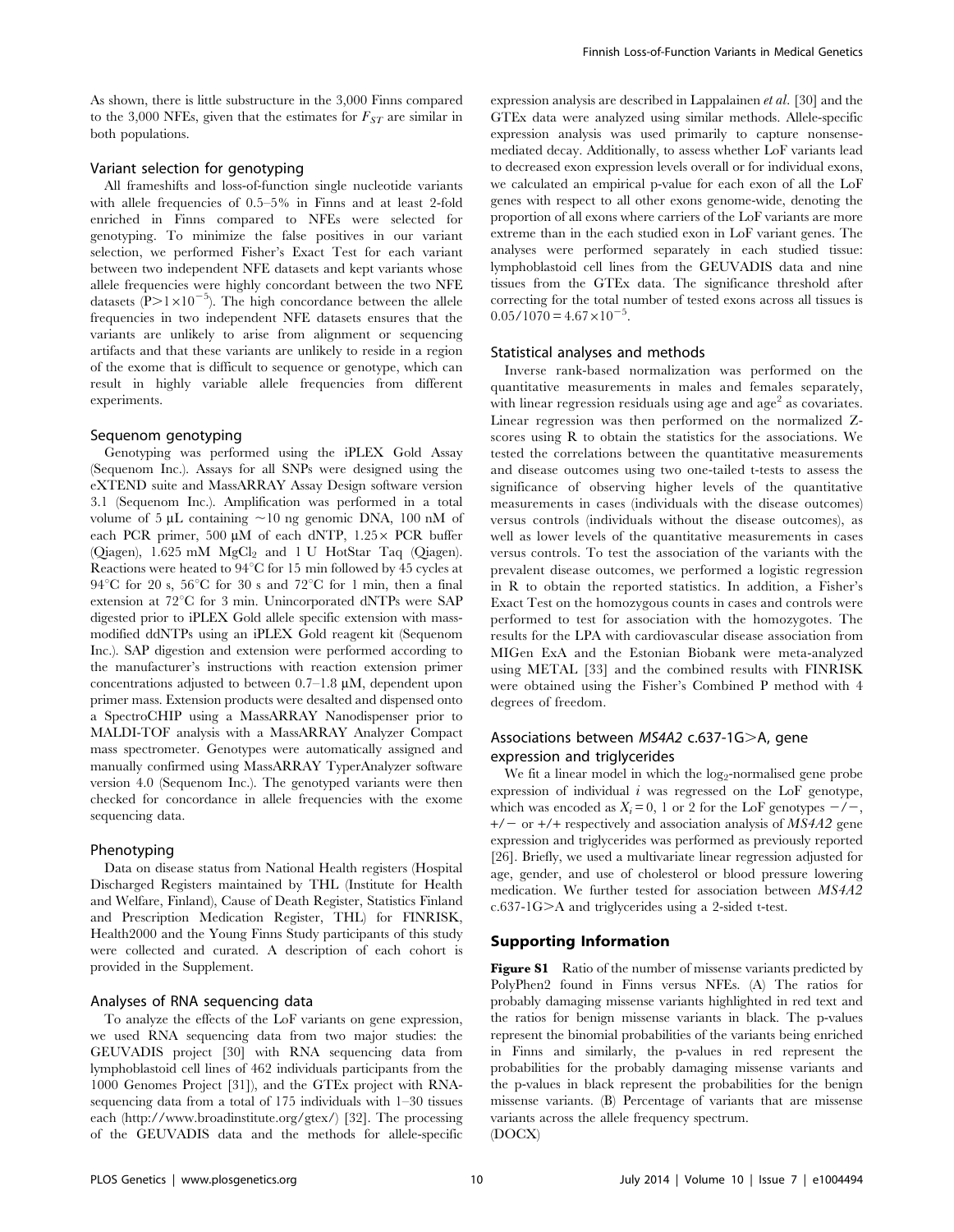Figure S2 Allele frequency distribution in 3,000 Finns compared to 3,000 Swedes. The ratios for LoF variants highlighted in red text and the ratios for synonymous variants in black. (DOCX)

Figure S3 Distribution of LoF variants per individual. (A) Number of LoF variants in an average Finn vs NFE individual. (B) Number of homozygous LoF variants in Finns vs NFEs per individual. (DOCX)

Figure S4 Simulations for a set of variants (ranging from 1%) to 5% allele frequencies) with complete recessive lethality. The red line indicates the expected allele frequencies in present-day Finns (where the Finnish bottleneck occurred  $\sim$ 100 generations ago) and the blue line indicates the expected allele frequencies in Finns 1,000 generations after the Finnish bottleneck, similar to the out-of-Africa bottleneck which occurred  $>1,000$  generations ago.

(DOCX)

Figure S5 Boxplots for the known and novel associations. (DOCX)

Figure S6 Correlation between triglycerides and MS4A2 gene expression.

(DOCX)

Table S1 Exomes collected from ongoing studies. All the Finnish and NFE exome sequences were captured using the Agilent SureSelect v2 kit. The replication data for the LPA variants from the different studies was performed on the exome chip genotyping platform.

(XLSX)

**Table S2** The number of variants in each category in Finns and NFEs.

(XLSX)

Table S3 Allele frequencies of variants discovered from the FinDis database.

(XLSX)

Table S4 Final list of variants from Sequenom genotyping in 36,262 Finns. The cohorts used in this study are from FINRISK 1992, FINRISK 1997, FINRISK 2002, FINRISK 2007, Health 2000 and Young Finns studies (83 variants + 3 composite variants). (XLSX)

Table S5 Associations between TSFM Q246X heterozygotes and various disease states, as well as various neurological and muscular diseases from the medical record system (ICD 9/10) with  $>30$  cases.

(XLSX)

Table S6 List of 60 blood pressure measures and biochemical assays from plasma/serum of fasting subjects. (XLSX)

Table S7 Correlations between the combined LPA variant and various disease states. The rows with significant correlation between the levels of the biomarker and disease status  $(P<1\times10^{-3})$  are shaded in blue and the rows with significant

# References

association ( $P \le 0.05$ ) between the variant and disease status (allelic or homozygous tests) are highlighted in red text. (XLSX)

Table S8 Correlations between FUT2 W154X and various disease states. The rows with significant correlation between the levels of the biomarker and disease status ( $P<1\times10^{-3}$ ) are shaded in blue and the rows with significant association  $(P \le 0.05)$  between the variant and disease status (allelic or homozygous tests) are highlighted in red text.

(XLSX)

Table S9 Correlations between CLYBL R225X and various disease states. The rows with significant correlation between the levels of the biomarker and disease status ( $P<1\times10^{-3}$ ) are shaded in blue and the rows with significant association  $(P \le 0.05)$  between the variant and disease status (allelic or homozygous tests) are highlighted in red text. (XLSX)

Table S10 Association of the composite LPA variant with different diseases.

(XLSX)

Table S11 Association of LPA composite variant with other potential cardiovascular risk factors. (XLSX)

Table S12 Correlations between FGL1 c.545\_546insA and various disease states. The rows with significant correlation between the levels of the biomarker and disease status  $(P<$  $1\times10^{-3}$ ) are shaded in blue and the rows with significant association ( $P \le 0.05$ ) between the variant and disease status (allelic or homozygous tests) are highlighted in red text. (XLSX)

Table S13 Correlations between MS4A2 c.637-1G>A and various disease states. The rows with significant correlation between the levels of the biomarker and disease status  $(P<$  $1\times10^{-3}$ ) are shaded in blue and the rows with significant association ( $P \le 0.05$ ) between the variant and disease status (allelic or homozygous tests) are highlighted in red text. (XLSX)

Table S14 Correlations between ATP2C2 c.2482-2A>C and various disease states. The rows with significant correlation between the levels of the biomarker and disease status ( $P$ <  $1\times10^{-3}$ ) are shaded in blue and the rows with significant association ( $P \le 0.05$ ) between the variant and disease status (allelic or homozygous tests) are highlighted in red text. (XLSX)

# Author Contributions

Conceived and designed the experiments: ETL PW DGM VS SR MJD AP. Performed the experiments: KR SBu EH RD AP. Analyzed the data: ETL PW ASH PP TT TE TLa NOS DGM MJD AP. Contributed reagents/materials/analysis tools: YC RMS MLe JF RM MI XS AMa CL KA MM MS SBl DA SS BH RM GKH MPR HW AG MF DG APR SKa SG JCB TLe MLa LG JK MP MIM MB DMA CML JNH AMe NBF TZ SJ SKo OR RD VS SR AP. Contributed to the writing of the manuscript: ETL PW LG JK MP MIM MB DMA CML JNH NBF DGM VS SR MJD AP.

2. Huyghe JR, Jackson AU, Fogarty MP, Buchkovich ML, Stancakova A, et al. (2012) Exome array analysis identifies new loci and low-frequency variants influencing insulin processing and secretion. Nat Genet 45(2):197–201

<sup>1.</sup> Pollin TI, Damcott CM, Shen H, Ott SH, Shelton J, et al. (2008) A null mutation in human APOC3 confers a favorable plasma lipid profile and apparent cardioprotection. Science 322: 1702–1705.